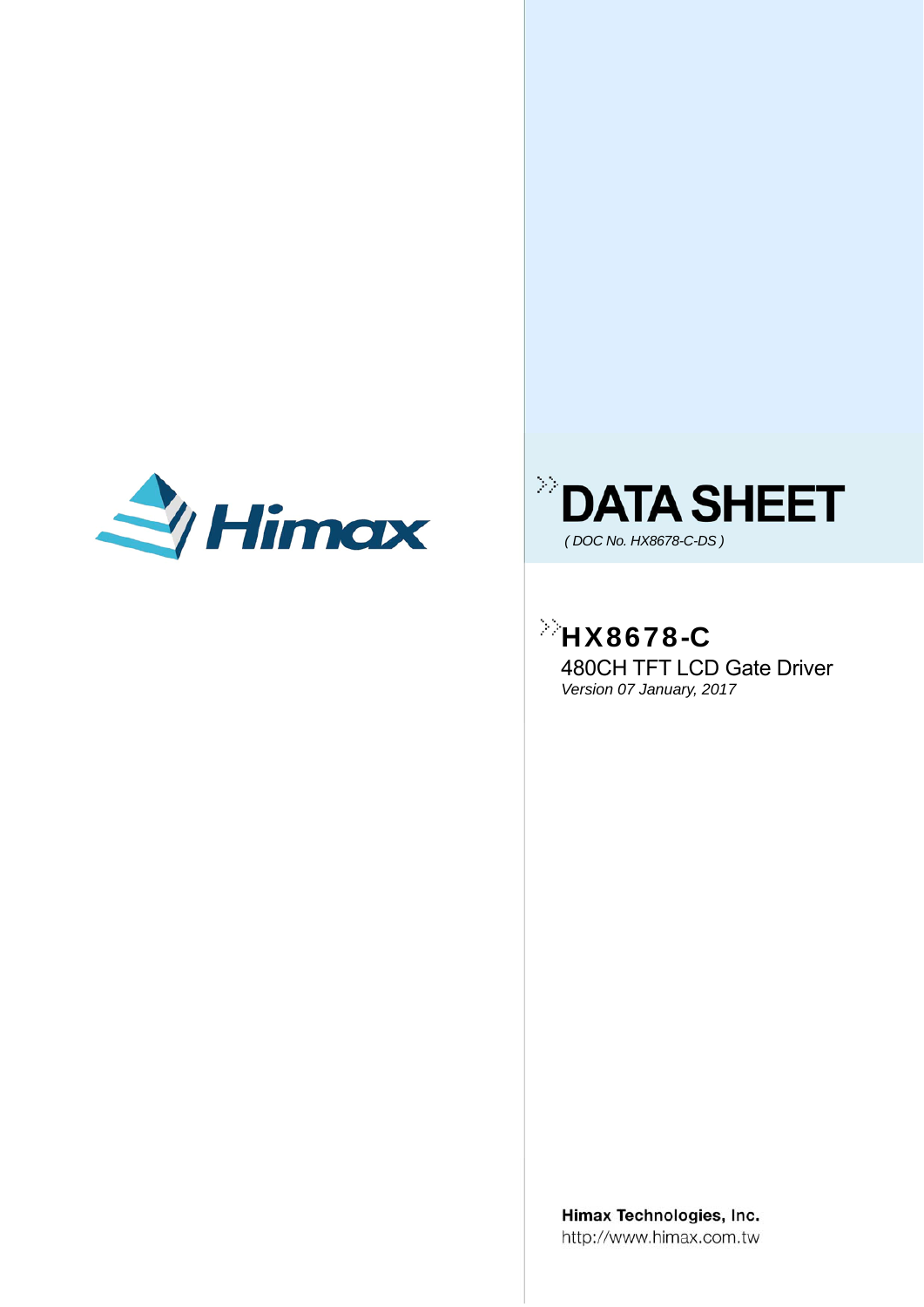# $\gg$ HX8678-C 480CH TFT LCD Gate Driver



Himax Technologies, Inc. http://www.himax.com.tw

#### **Revision History** *Algebraic Contract Contract Algebraic Contract Algebraic January, 2017*

| <b>Version</b> | <b>Date</b> | <b>Description of changes</b>                                                                 |
|----------------|-------------|-----------------------------------------------------------------------------------------------|
| 01             | 2011/06/02  | New setup.                                                                                    |
|                | 2011/07/20  | Page 6                                                                                        |
|                |             | 1. Modify MODE[3:1] default setting.                                                          |
|                | 2011/08/26  | Page 4, 8, 13                                                                                 |
| 02             | 2012/03/30  | 1. Add power off reset related data.<br>All pages                                             |
|                |             | 1. Remove "preliminary" wording from the data sheet.                                          |
|                |             | Page 13                                                                                       |
|                |             | 2. Modify max. VDD from 7.0V to 6.0V at absolute maximum                                      |
|                |             | ratings, from 5.5V to 5.0V at recommended operating conditions.                               |
|                |             | Page 16                                                                                       |
|                |             | 3. Modify bump height from 15±3um to 12±3um or 9±2um.                                         |
| 03             | 2012/05/21  | Page 4                                                                                        |
|                |             | 1. Modify max. digital supply voltage from 5.5V to 5.0V.                                      |
|                |             | Page 16<br>2. Modify wording VEE to VGL at section 9.1 HX8678-C gate driver                   |
|                |             | bump location.                                                                                |
| 04             | 2012/08/20  | Page 8                                                                                        |
|                |             | 1. Remove the structure figure of slow gate off function.                                     |
| 05             | 2013/11/15  | Page 7                                                                                        |
|                |             | 1. Modify VGN pin description.                                                                |
|                |             | Page 13                                                                                       |
|                |             | 2. Modify min/max VGN spec. at section 6.1 absolute maximum                                   |
|                |             | rating from -0.3V/+42V to VGL+3V/VGH.                                                         |
|                |             | 3. Modify min VGN spec. at section 6.2 recommended operating<br>conditions from 0V to VGL+4V. |
|                | 2013/12/30  | Page 13                                                                                       |
|                |             | 1. Modify max VDD/VGH spec. at section 6.1 absolute maximum                                   |
|                |             | rating from 6.0V/+42V to 5.0V/ VGL+42V.                                                       |
|                |             | 2. Modify min VGL spec. at section 6.1 absolute maximum rating                                |
|                |             | from VGH-42V to -25V.                                                                         |
| 06             | 2014/02/06  | Page 16, 17                                                                                   |
|                |             | 1. Correct bump shape for Bump No. 485 and No. 659.                                           |
| 07             | 2015/08/12  | Page 4, 13                                                                                    |
|                |             | 1. Modify min. digital supply voltage from 2.7V to 1.7V.<br>Page 7, 13                        |
|                |             | 2. Update GPM output waveform and application circuit.                                        |
|                | 2017/01/03  | Page 13                                                                                       |
|                |             | 1. Modify operation temperature at section 6.2 recommended                                    |
|                |             | operating conditions from -40~+95 to -20~+85.                                                 |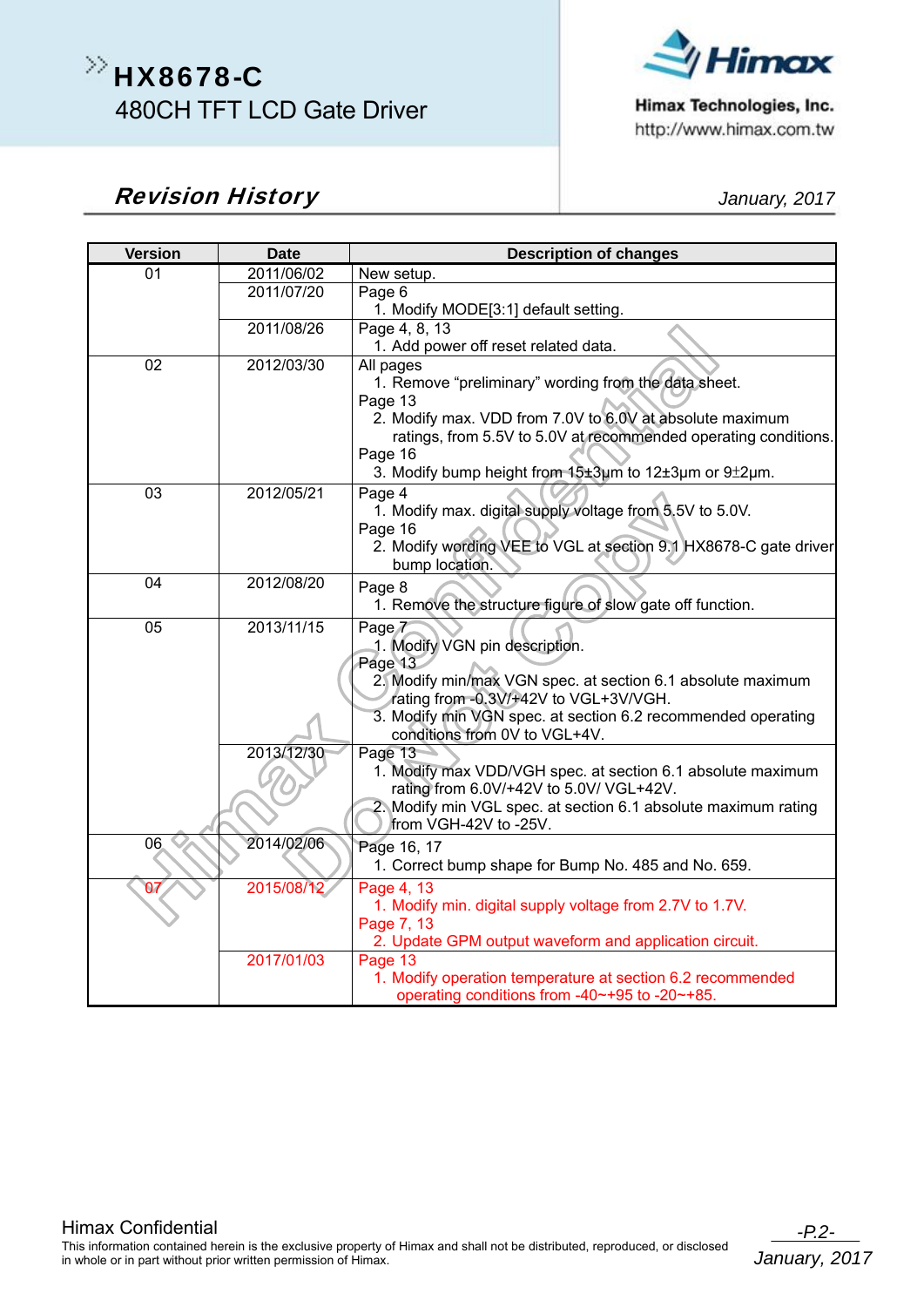# >> HX8678-C **480CH TFT LCD Gate Driver**

#### **List of Contents**

 $\mathbf{1}$ .

 $2.$ 

 $3.$ 



Himax Technologies, Inc. http://www.himax.com.tw

| $\mathbf{4}$ |     |  |
|--------------|-----|--|
| 5.           |     |  |
|              | 5.1 |  |
|              | 5.2 |  |
|              |     |  |
| 6.           |     |  |
|              |     |  |
|              |     |  |
|              |     |  |
| 7.           |     |  |
| 8.           |     |  |
| 9.           |     |  |
|              |     |  |
|              |     |  |
|              |     |  |
|              |     |  |
|              |     |  |
| 10.          |     |  |
|              |     |  |



#### January, 2017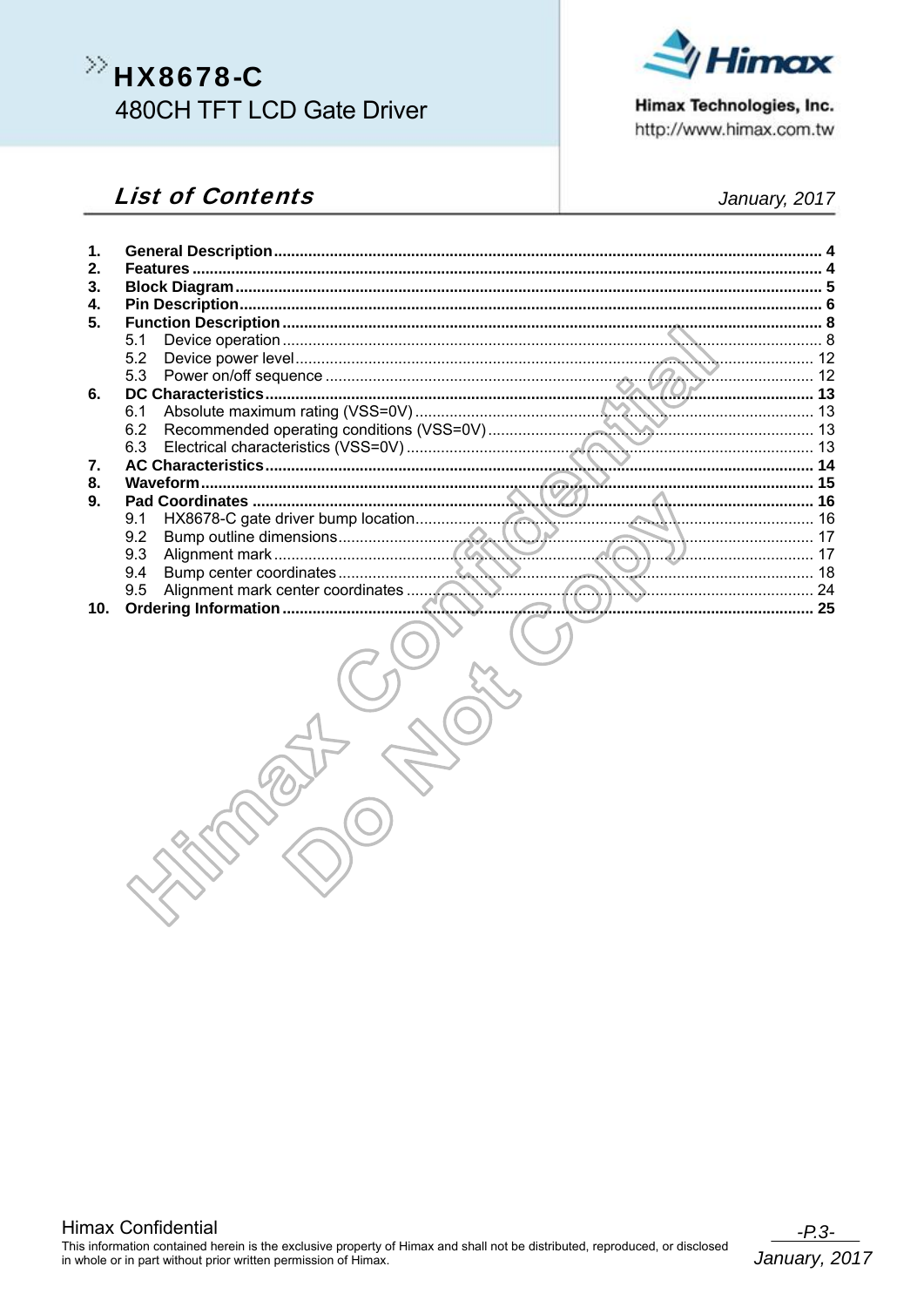### $\gg$ HX8678-C 480CH TFT LCD Gate Driver



Himax Technologies, Inc. http://www.himax.com.tw

#### **Version 07** *January, 2017*

#### **1. General Description**

The HX8678-C is a 480-channel outputs gate driver, which is used for driving the gate line of TFT LCD panel. It is designed for 2-level output with 40V LCD driving voltage range.

#### **2. Features**

- 2-level output
- 480/450/320/272/240/220/160/120 channel outputs selectable with 2 dummy outputs
- Maximum 200KHz operation frequency
- Digital supply voltage: 1.7V to 5.0V
- LCD driving voltage range: 40V
- Bi-directional data shift capability
- Slow gate off function control by VGN
- Embedded with power off reset circuit
- High voltage CMOS process technology
- COG/COF package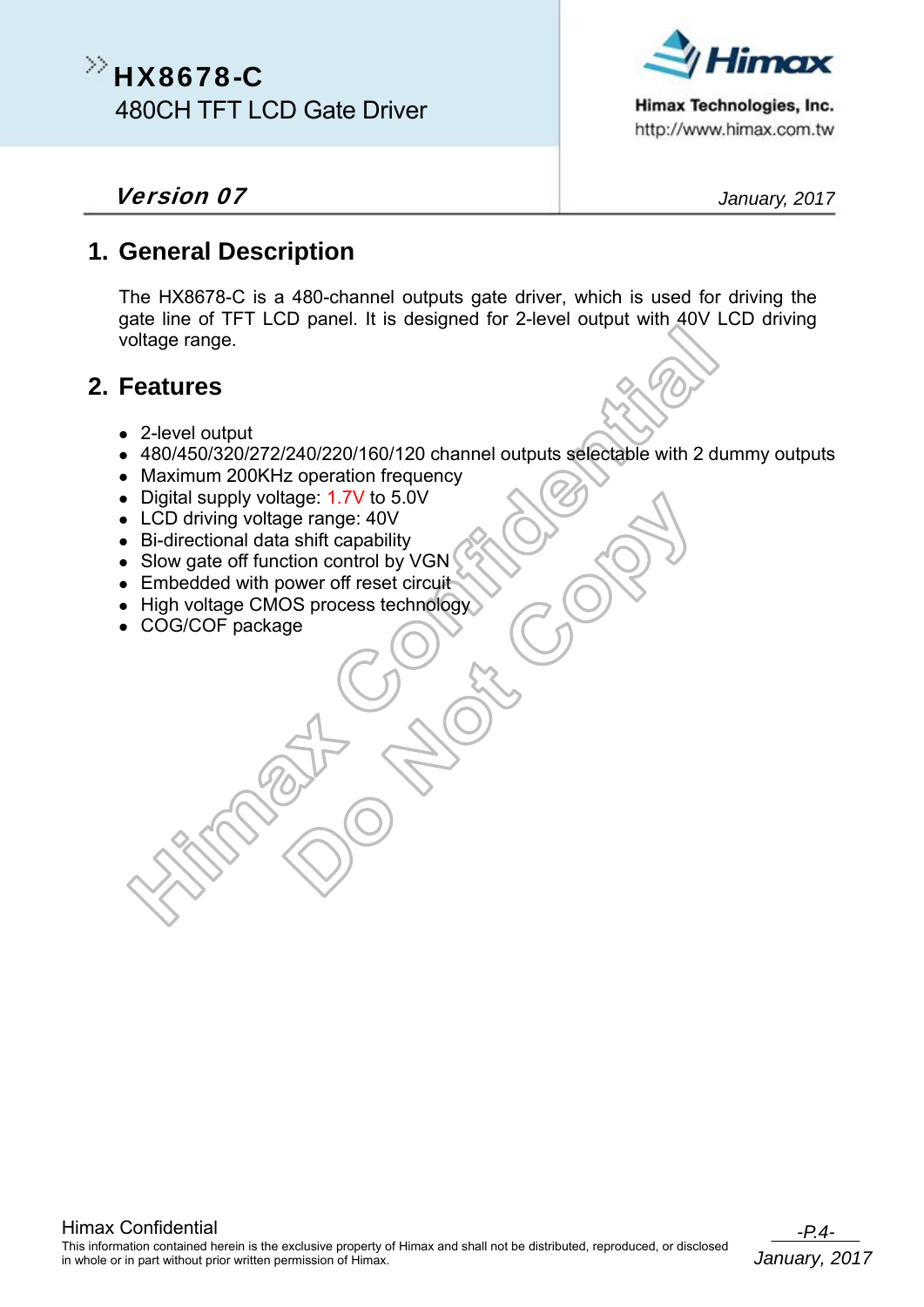480CH TFT LCD Gate Driver

imax

*DATA SHEET V07*

### **3. Block Diagram**

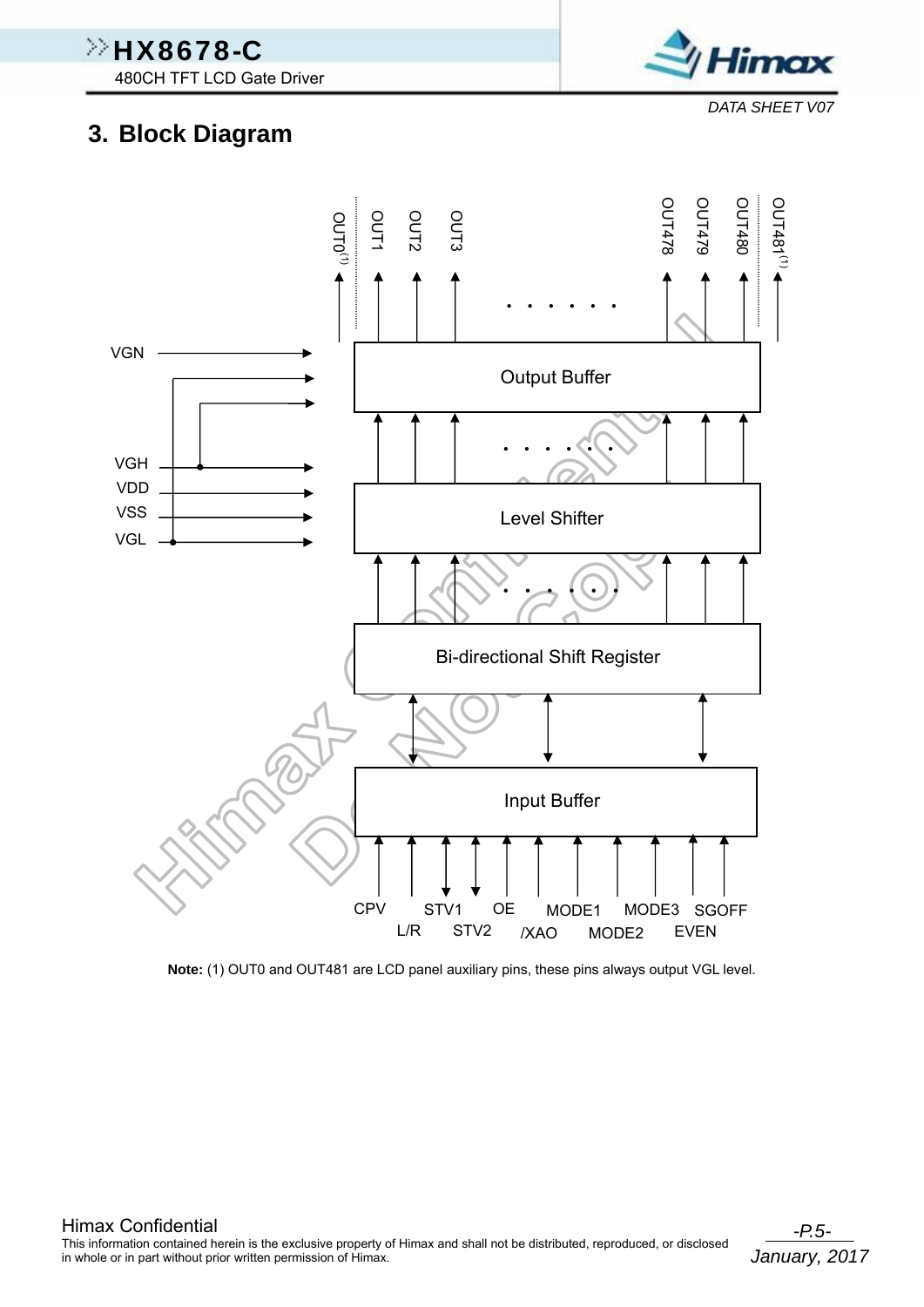

### **4. Pin Description**

| Pin name                                         | <b>Type</b> | <b>Function</b>                       |                                                                                                                                                                                                                                                                         |                                                                              | <b>Description</b>                          |                                                        |                  |  |  |
|--------------------------------------------------|-------------|---------------------------------------|-------------------------------------------------------------------------------------------------------------------------------------------------------------------------------------------------------------------------------------------------------------------------|------------------------------------------------------------------------------|---------------------------------------------|--------------------------------------------------------|------------------|--|--|
| <b>CPV</b>                                       | In          | Shift clock input                     | The clock for the internal shift registers.                                                                                                                                                                                                                             |                                                                              |                                             |                                                        |                  |  |  |
| L/R                                              | $\ln$       | <b>Shift direction</b><br>control pin | The shift direction of device internal shift register is controlled by<br>this pin as shown below:<br>L/R=H: STV1→OUT1→OUT2→ ··· →OUT480→STV2.<br>L/R=L: STV2→OUT480→ ••• →OUT2→OUT1→STV1.                                                                              |                                                                              |                                             |                                                        |                  |  |  |
| STV <sub>1</sub><br>STV <sub>2</sub>             | ln/<br>Out  | Start pulse<br>input/output pin       | L/R=H, STV1 is used for start pulse input;<br>L/R = L, STV2 is used for start pulse input;                                                                                                                                                                              | STV2 is used for start pulse output.<br>STV1 is used for start pulse output. |                                             |                                                        |                  |  |  |
| <b>OE</b>                                        | In          | Output enable<br>control              | The OE signal control the output enable.<br>OE=H: All driver outputs are fixed to VGL regardless of CPV.<br>OE=L: Normal operation.                                                                                                                                     |                                                                              |                                             | However, the content of shift register is not cleared. |                  |  |  |
| <b>EVEN</b>                                      | In          | Output turn-on<br>sequence control    | The pin controls the driver outputs sequence.<br>EVEN is pulled low to VSS internally. When it is not used,<br>connecting to VSS is recommended.                                                                                                                        |                                                                              |                                             |                                                        |                  |  |  |
| /XAO                                             | In          | Output all-on<br>control              | When /XAO is set to L, all outputs are fixed to VGH. Note that this<br>pin has higher priority than OE. However, the content of shift<br>register is not cleared.<br>/XAO is pulled high to VDD internally. When it is not used,<br>connecting to VDD is recommended.   |                                                                              |                                             |                                                        |                  |  |  |
|                                                  |             |                                       | Channel mode selection, default MODE1=L, MODE2=L,<br>MODE3 <sup>4</sup> L<br><b>Output</b><br>channel                                                                                                                                                                   | <b>Disable</b><br>channel                                                    | <b>MODE1</b>                                | <b>MODE2</b>                                           | MODE3            |  |  |
| <b>MODE1</b><br>MODE <sub>2</sub><br>MODE3       | In          | <b>Channel mode</b><br>selection      | 120<br>160<br>220<br>240<br>272<br>320<br>450<br>480                                                                                                                                                                                                                    | $61 - 420$<br>81~400<br>111~370<br>121~360<br>137~344<br>161~320<br>226~255  | L<br>Η<br>$\mathsf{H}$<br>$\mathsf{H}$<br>H | L<br>L<br>Η<br>Η<br>L<br>L<br>Η<br>H                   | H<br>H<br>H<br>H |  |  |
| <b>SGOFF</b>                                     | m.          | Slow gate off<br>enable control       | The SGOFF signal controls the slow gate off enable.<br>SGOFF=H: Slow gate off enable, output H duty is same as CPV H<br>duty.<br>SGOFF=L or open: Normal operation.<br>SGOFF is pulled low to VSS internally. When it is not used,<br>connecting to VSS is recommended. |                                                                              |                                             |                                                        |                  |  |  |
| $OUT1~\sim$<br><b>OUT480</b><br>OUT <sub>0</sub> | Out         | Driver output                         | The output is either VGH or VGL for driving the gate line of TFT<br>LCD panel.                                                                                                                                                                                          |                                                                              |                                             |                                                        |                  |  |  |
| <b>OUT481</b>                                    | Out         | Auxiliary pins                        | These two pins always output VGL level.                                                                                                                                                                                                                                 |                                                                              |                                             |                                                        |                  |  |  |
| <b>VDD</b>                                       | In          | Power supply                          | Digital power supply.                                                                                                                                                                                                                                                   |                                                                              |                                             |                                                        |                  |  |  |
| <b>VSS</b>                                       | In          | Power supply                          | Grounding for VDD.                                                                                                                                                                                                                                                      |                                                                              |                                             |                                                        |                  |  |  |
| <b>VGH</b>                                       | In          | Power supply                          | Power supply for Gate on output.                                                                                                                                                                                                                                        |                                                                              |                                             |                                                        |                  |  |  |
| <b>VGL</b>                                       | In          | Power supply                          | Power supply for Gate off output.                                                                                                                                                                                                                                       |                                                                              |                                             |                                                        |                  |  |  |
| <b>PATH</b>                                      | In          | <b>Internal link</b>                  | Linked together internal.                                                                                                                                                                                                                                               |                                                                              |                                             |                                                        |                  |  |  |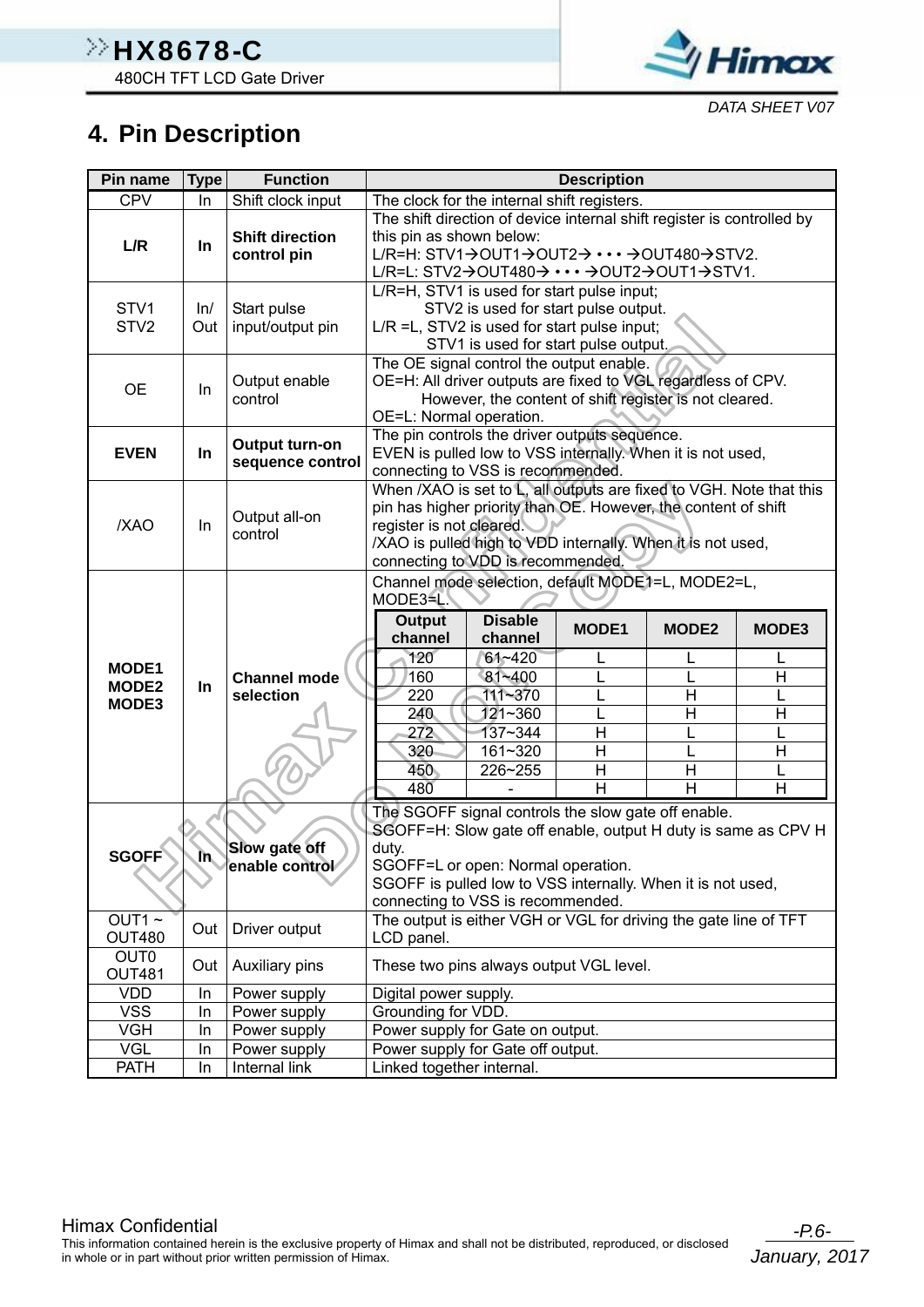

*DATA SHEET V07*

| Pin name   | <b>Type</b> | <b>Function</b> |                                                                                                                                                                                            | <b>Description</b> |                    |  |            |         |
|------------|-------------|-----------------|--------------------------------------------------------------------------------------------------------------------------------------------------------------------------------------------|--------------------|--------------------|--|------------|---------|
|            |             | Power supply    | Slow gate off function control pin.<br>When slow gate off is disabled, connecting VGN to VDD is<br>forbidden, connecting VGN to VSS, VGL or VGH, or keeping it<br>floating is recommended. |                    |                    |  |            |         |
| <b>VGN</b> |             |                 |                                                                                                                                                                                            | <b>VGN</b>         | Gate off slew rate |  |            |         |
|            | <b>In</b>   |                 | VGN=VGH                                                                                                                                                                                    | Strongest          |                    |  |            |         |
|            |             |                 |                                                                                                                                                                                            |                    |                    |  |            |         |
|            |             |                 |                                                                                                                                                                                            |                    |                    |  |            |         |
|            |             |                 |                                                                                                                                                                                            |                    |                    |  |            |         |
|            |             |                 |                                                                                                                                                                                            |                    |                    |  | VGN=VGL+4V | Weakest |
|            |             |                 |                                                                                                                                                                                            |                    |                    |  |            |         |

#### **GPM Output Waveform**





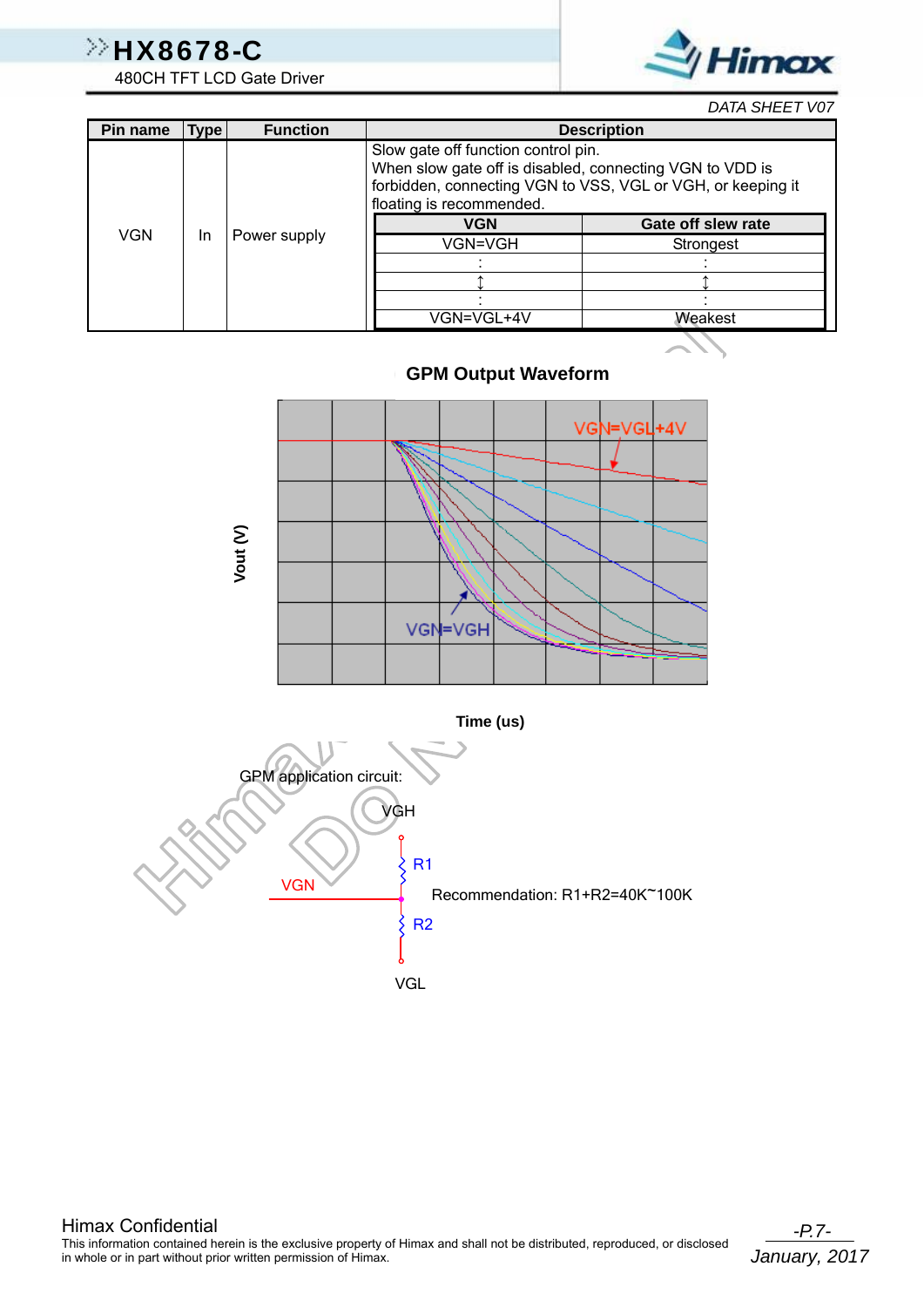

### **5. Function Description**

#### **5.1 Device operation**

When L/R=H, MODE1=H, MODE2=H, MODE3=H, EVEN=L, and SGOFF=L, the STV1 start pulse input is sensed on the rising edge of CPV and stored in the first stage of shift register, which makes the first scan signal output from the OUT1 pin. While stored data is transferred to the next stage shift register on the rising edge of next CPV, new data of STV1 is sensed and stored simultaneously.

The output pin **(OUT1 to OUT480)** supplies VGH voltage or VGL voltage to the LCD panel depending on the data stored in the shift register. For normal operation, a VGH voltage is outputted one by one from OUT1 to OUT480 in synchronization with CPV pulse.

After 480<sup>th</sup> CPV rising edge, the STV2 goes up to high level on the 480<sup>th</sup> falling edge of CPV and goes down to low level on the 481<sup>st</sup> falling edge of CPV. This STV2 output signal becomes the STV1 start pulse input of next cascaded gate driver.

Generally, GPM **(Gate pulse modulation)** is used to reduce the influence of the feed through caused by the gate driver output falling. However, GPM consumes much power because of the large parasitic capacitance over VGH power trace. The HX8678-C supports slow gate off function to replace GPM function. When SGOFF=H, CPV=L and OE=L, the output NMOS pulls the scan line to VGL level, and VGN can control the falling rate of the output voltage to obtain slow gate off function. When OE=H, the corresponding output channels are drove to VGL level regardless of CPV state and VGH controls the falling rate. It can reduce the feed through influence and the power consumption is much lower than GPM.

The HX8678-C is embedded with a power off reset circuit. When VDD drops below the threshold voltage  $V_{\text{POFF}}$ , the internal /XAO will be "L" regardless of the external /XAO input, it makes all outputs rise to VGH level to reduce possible power off image residue.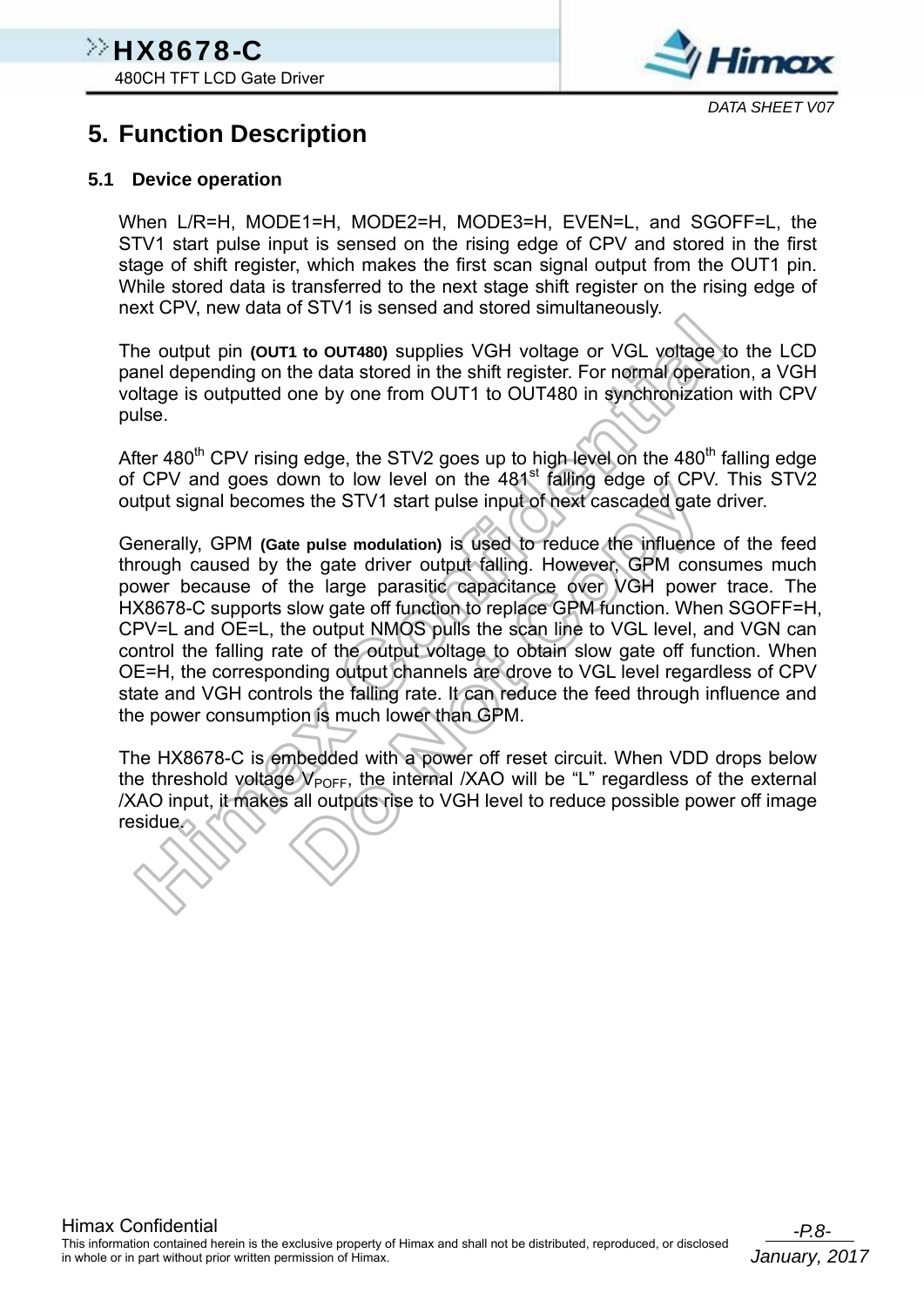

*DATA SHEET V07*

**A. Example of input/output timing (MODE1=H, MODE2=H, MODE3=H, L/R=H, EVEN=L, SGOFF=L)** 



**B. Example of input/output timing (MODE1=H, MODE2=H, MODE3=H, L/R=H, EVEN=H, SGOFF=L)** 

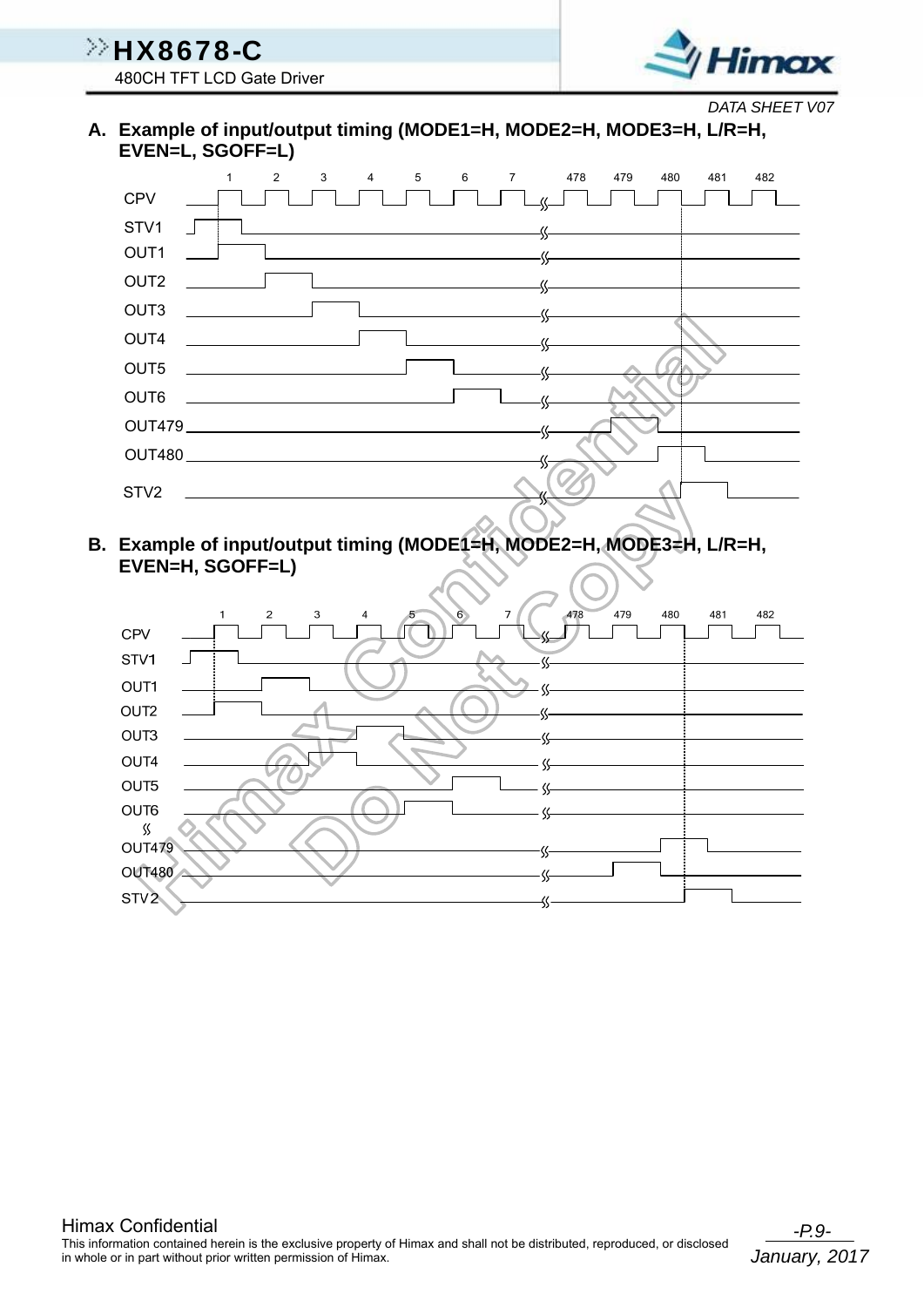**HX8678-C** 480CH TFT LCD Gate Driver



*DATA SHEET V07*

**C. Example of input/output timing (MODE1=H, MODE2=H, MODE3=H, L/R=L, EVEN=L, SGOFF=L)** 



**D. Example of input/output timing (MODE1=H, MODE2=H, MODE3=H, L/R=L, EVEN=H, SGOFF=L)** 

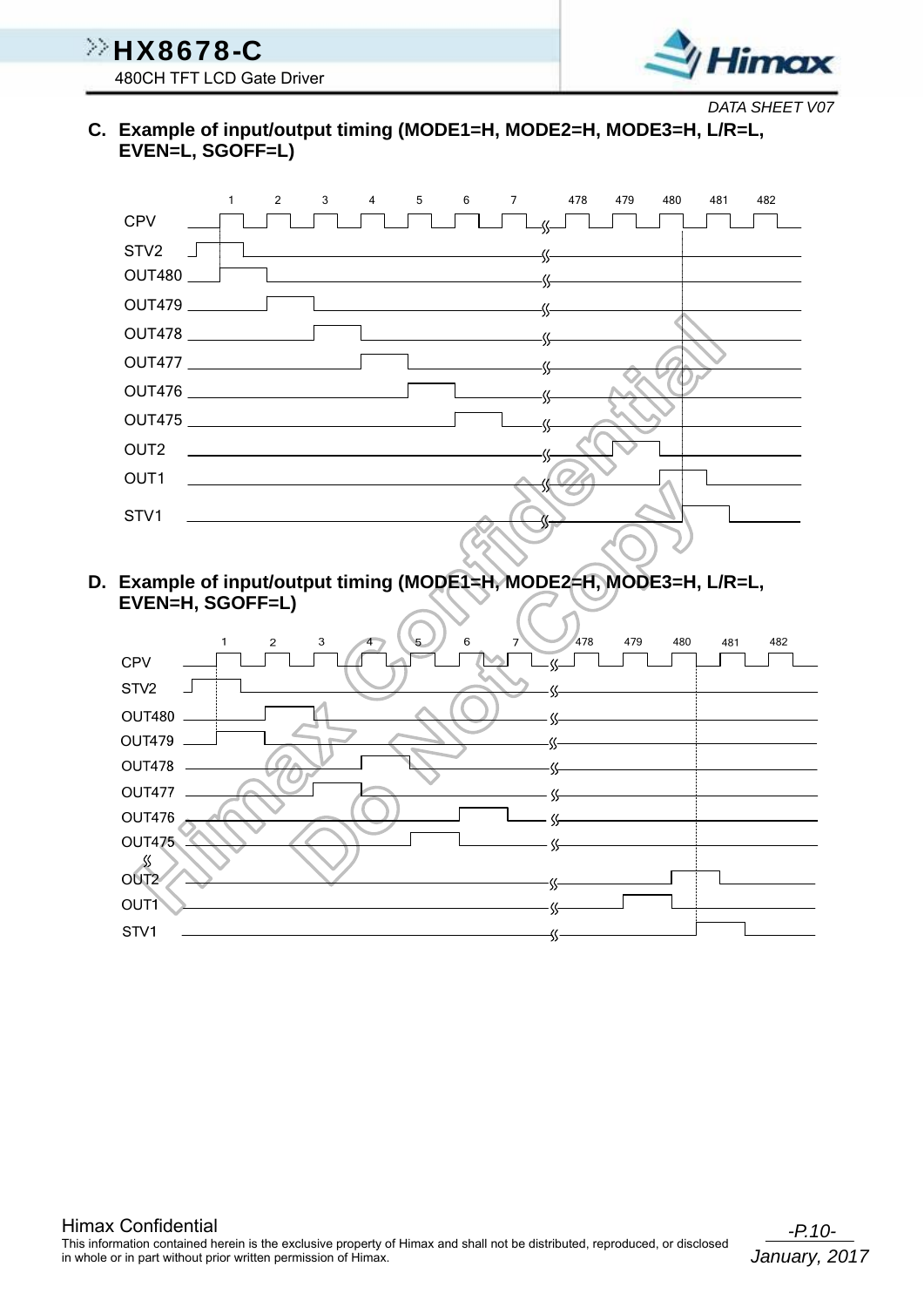

*DATA SHEET V07*

**E. Example of input/output timing (MODE1=H, MODE2=H, MODE3=H, L/R=H, EVEN=L, SGOFF=L with OE & /XAO)** 



**F. Example of input/output timing (MODE1=H, MODE2=H, MODE3=H, L/R=H, EVEN=L, SGOFF=H with OE & /XAO)** 

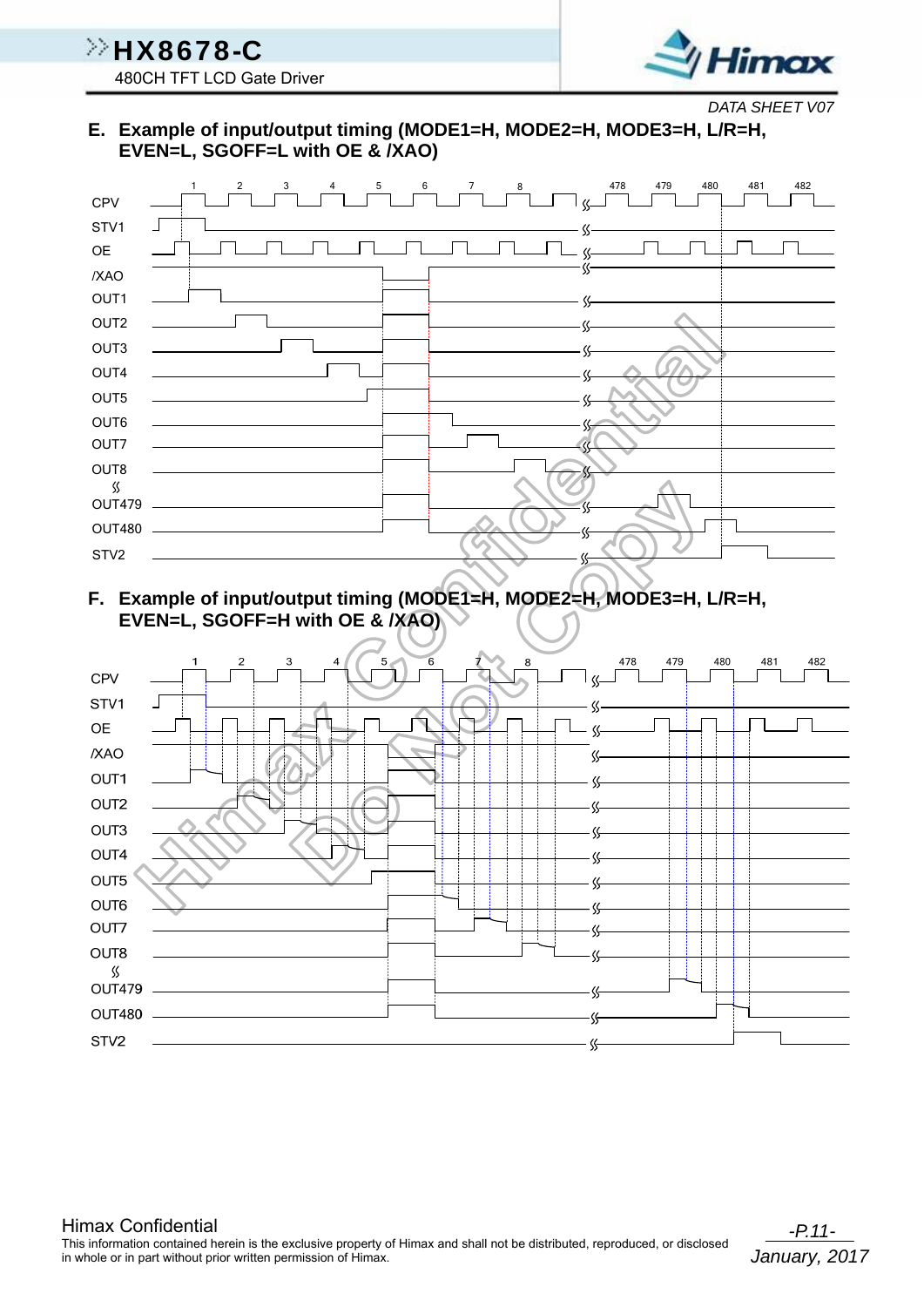## $\gg$ HX8678-C

480CH TFT LCD Gate Driver



#### **5.2 Device power level**



The logic levels of CPV, L/R, OE, /XAO, MODE1, MODE2, MODE3, EVEN, SGOFF, STV1 and STV2 have to swing between VDD for "H" and VSS for "L

#### **5.3 Power on/off sequence**

The power on/off sequence need be followed as shown below.

When power on, VGH/VGL can start to be turned on after VDD reaches 1.6V. When VGH/VGL start to be turned on, CPV and STV should be not floating, and /XAO should be at VDD level or floating. The other control signals have no timing limitation.

When power off, VGH, VGN/VGL must start to be turned off before VDD drops to 1.6V. If the possible power off image residue is not concerned or the backlight is turned off in advance to shadow the possible image residue, there is no power off sequence limitation.

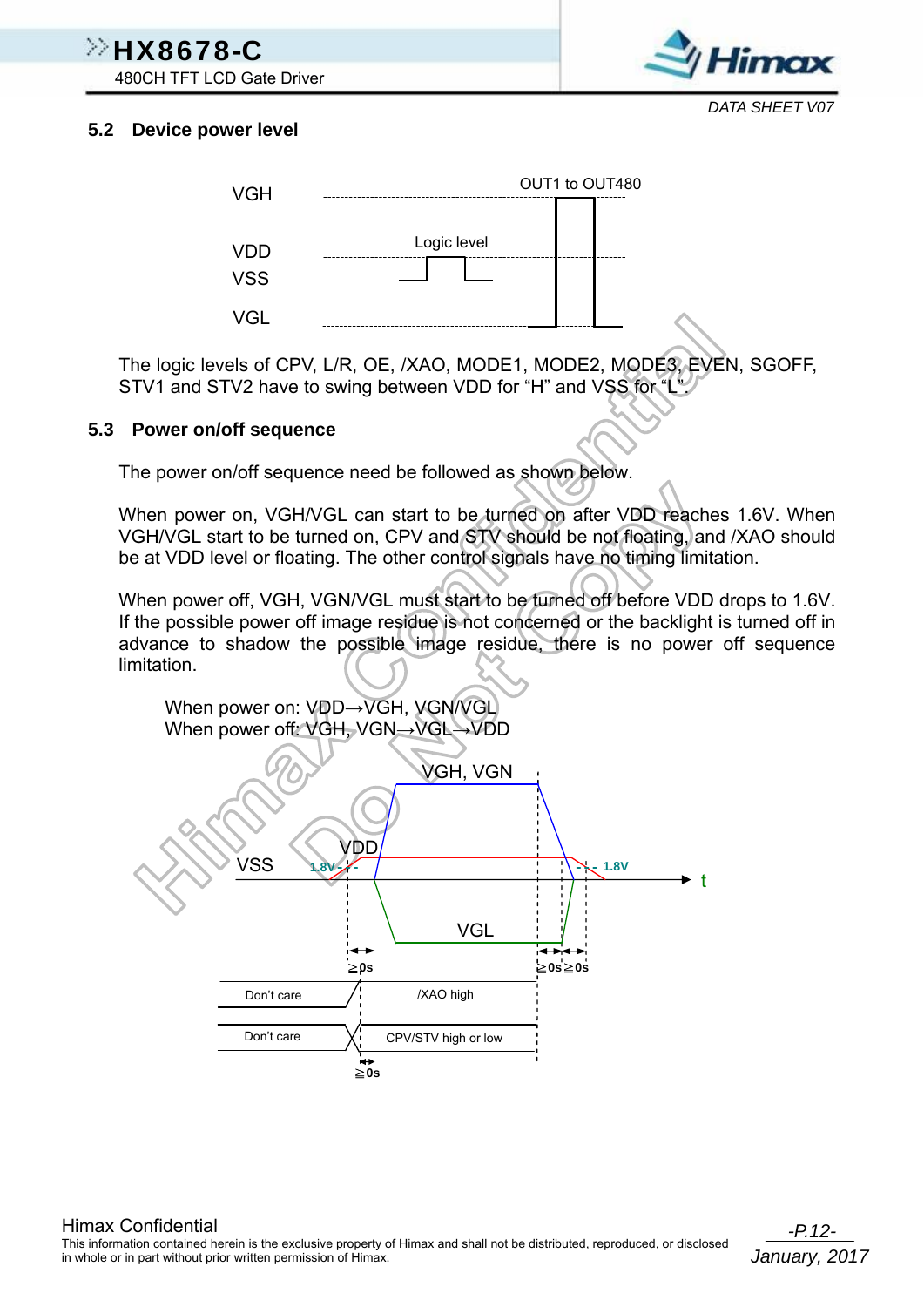

### **6. DC Characteristics**

#### **6.1 Absolute maximum rating (VSS=0V)**

| <b>Parameter</b>       | <b>Symbol</b>   |        | Spec. |               | Unit   |  |
|------------------------|-----------------|--------|-------|---------------|--------|--|
|                        |                 | Min.   | Typ.  | Max.          |        |  |
| Power supply voltage 1 | VDD             | $-0.3$ |       | $+5.0$        |        |  |
| Power supply voltage 2 | <b>VGH</b>      | $-0.3$ |       | <b>VGL+42</b> |        |  |
| Power supply voltage 3 | VGL             | $-25$  |       | $+0.3$        |        |  |
| Power supply voltage 4 | <b>VGN</b>      | VGL+3  |       | VGH           |        |  |
| Input voltage          | V <sub>IN</sub> | $-0.3$ |       | $VDD+0.3$     |        |  |
| Storage temperature    | l STG           | $-55$  |       | $+125$        | $\sim$ |  |

**Note:** (1) Device is subject to be damaged permanently if stresses beyond those absolute maximum ratings listed above.

#### **6.2 Recommended operating conditions (VSS=0V)**

| <b>Parameter</b>             | Symbol           |       | Spec. |               | Unit       |  |
|------------------------------|------------------|-------|-------|---------------|------------|--|
|                              |                  | Min.  | Typ.  | Max.          |            |  |
| Power supply voltage 1       | VDD              |       | /3.3  | 5.0           |            |  |
| Power supply voltage 2       | VGH              |       |       | <b>VGL+40</b> |            |  |
| Power supply voltage 3       | VGL              | -20   |       | -5            |            |  |
| Power supply voltage 4       | VGH-VGL          | 12    |       | 40            |            |  |
| Power supply voltage 5       | VGN              | VGL+4 |       | VGH           |            |  |
| Operation frequency          | F <sub>CPV</sub> |       |       | 200           | <b>KHz</b> |  |
| <b>Operation temperature</b> |                  | -20   |       | $+85$         |            |  |

### **6.3 Electrical characteristics (VSS=0V)**

| <b>Parameter</b>          | Symbol                                  | <b>Applicable</b>                | <b>Condition</b>                      |            | Spec.                        |            | <b>Unit</b> |
|---------------------------|-----------------------------------------|----------------------------------|---------------------------------------|------------|------------------------------|------------|-------------|
|                           |                                         | pin                              |                                       | Min.       | Typ.                         | Max.       |             |
| Input H voltage           | $\overline{\Delta}_{\text{H}_\text{F}}$ | All input pins                   |                                       | 0.7VDD     |                              | <b>VDD</b> |             |
| Input L voltage<br>VIL.   |                                         | All input pins                   |                                       | <b>VSS</b> |                              | 0.3VDD     | $\vee$      |
| Output H voltage          | $N_{\text{OH}}$                         | STV1,2                           | $IOH=40µA$                            | $VDD-0.4$  |                              | <b>VDD</b> |             |
| Output L voltage          | V <sub>OL</sub>                         | <b>STV1,2</b>                    | $I_{OL} = 40 \mu A$                   | <b>VSS</b> | $\overline{\phantom{0}}$     | $VSS+0.4$  |             |
| Output H resistance       | $R_{OH}$                                | $OUT1~\sim$<br><b>OUT480</b>     | $V_{\text{OUT}}$ =<br><b>VGH-0.5V</b> |            |                              | 1000       | Ω           |
| Output L resistance       | $R_{OL}$                                | OUT1 $\sim$<br><b>OUT480</b>     | $V_{\text{OUT}}$ =<br><b>VGL+0.5V</b> |            |                              | 1000       | Ω           |
| Input leakage current     | $I_{\mathsf{IN}}$                       | Note $(1)$                       |                                       | $-5.0$     |                              | $+5.0$     | μA          |
| Pull high resistance      | $R_{PU}$                                | /XAO                             | $V_{IN} = VSS$                        | 40         |                              | 200        | KΩ          |
| Pull low resistance       | $R_{PD}$                                | Note <sup><math>(2)</math></sup> | $VDD=3.3V$                            | 40         |                              | 100        | $K\Omega$   |
| Power off reset threshold | $V_{POFF}$                              |                                  |                                       |            | 1.3                          |            | V           |
| voltage                   |                                         |                                  |                                       |            |                              |            |             |
| VDD power consumption     | I <sub>VDD</sub>                        |                                  | Note <sup>(3)</sup>                   |            | $\overline{\phantom{0}}$     | 100        |             |
| VGH power consumption     | <b>I</b> vgh                            |                                  |                                       |            | $\qquad \qquad \blacksquare$ | 100        | μA          |
| VGN power consumption     | I∨GN                                    | <b>VGN</b>                       | Note <sup>(4)</sup>                   |            |                              | 200        |             |

**Note:** (1) All input pins except /XAO, MODE1, MODE2, MODE3, SGOFF, EVEN.

(2) MODE1, MODE2, MODE3, SGOFF, EVEN.

(3) Power consumption in the following condition:

Output no load, VGH=20V, VGL=-8V, VDD=3.0V, V<sub>IH</sub>=VDD, V<sub>IL</sub>=VSS, F<sub>CPV</sub>=50KHz, OE=MODE1=MODE2= MODE3=SGOFF=EVEN=V<sub>II</sub>, /XAO=V<sub>IH</sub>.

(4) Power consumption in the following condition:

Output no load, VGH=20V, VGL=-8V, VDD=3.0V, VGN=0V, V<sub>IH</sub>=VDD, V<sub>IL</sub>=VSS, F<sub>CPV</sub>=F<sub>OE</sub>=50KHz, OE=MODE1 =MODE2=MODE3=SGOFF=EVEN=VIL, /XAO=VIH.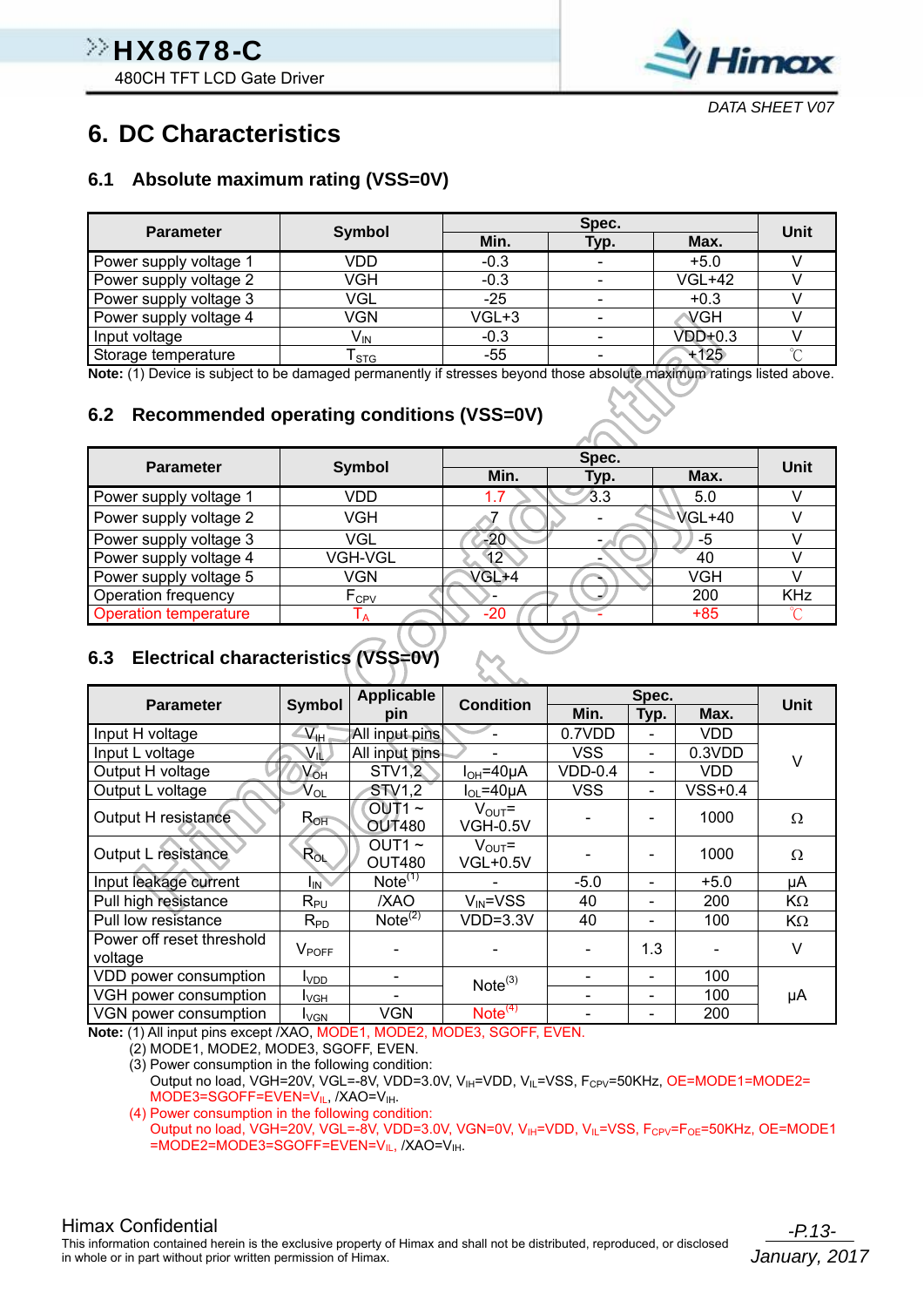

*DATA SHEET V07*

### **7. AC Characteristics**

|                               |                                       | <b>Condition</b> |      | Spec. |                              | Unit |
|-------------------------------|---------------------------------------|------------------|------|-------|------------------------------|------|
| <b>Parameter</b>              | Symbol                                |                  | Min. | Typ.  | Max.                         |      |
| CPV period                    | $\frak{t}_{\rm CPV}$                  |                  | 5    |       |                              |      |
| CPV pulse width               | t <sub>CPVH</sub> , t <sub>CPVL</sub> | 50% duty cycle   | 2.5  |       |                              |      |
| OE pulse width                | t <sub>WOE</sub>                      |                  |      |       |                              |      |
| /XAO pulse width              | <b>I</b> wxao                         |                  | 10   |       |                              |      |
| Data setup time               | Isu                                   |                  | 0.7  | -     | $\qquad \qquad \blacksquare$ |      |
| Data hold time                | ŀЮ                                    |                  | 0.7  |       |                              | μs   |
| CPV to output delay time      | $I_{PD1}$                             | $CL = 300pF$     |      |       |                              |      |
| Start pulse output delay time | $t_{PD2}$                             | Loading=30pF     |      |       | 0.8                          |      |
| OE to output delay time       | $t_{PD3}$                             | $CL = 300pF$     |      |       | 0.8                          |      |
| /XAO to output delay time     | $\mathfrak{r}_{\text{PD4}}$           | $CL = 300pF$     |      |       | 10                           |      |

**Note:** (1) The measurement point for all of above signals is at 50% of input/output amplitude.

Himax Confidential<br>This information contained herein is the exclusive property of Himax and shall not be distributed, reproduced, or disclosed in whole or in part without prior written permission of Himax.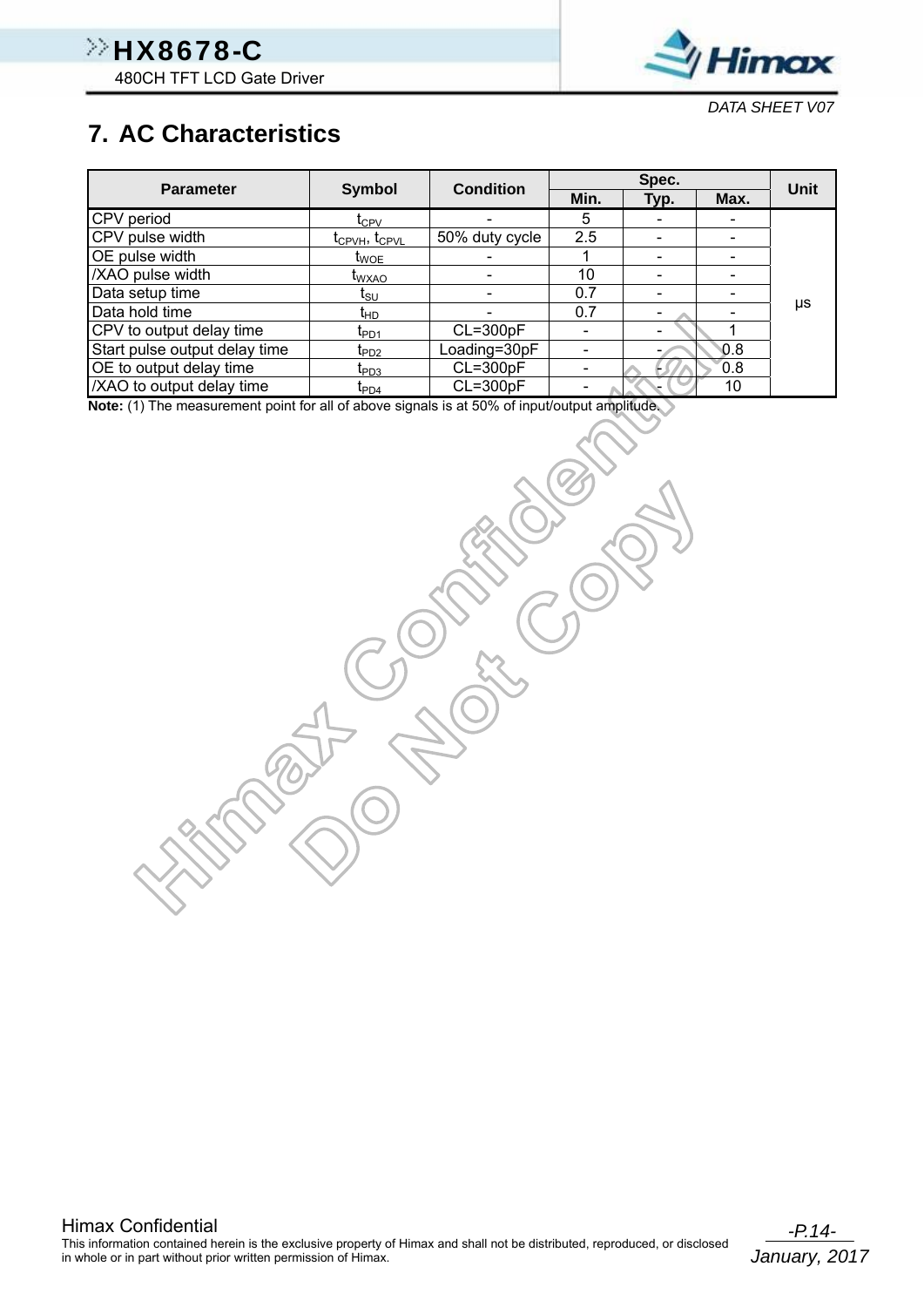480CH TFT LCD Gate Driver

#### **8. Waveform**

*DATA SHEET V07*

Himax

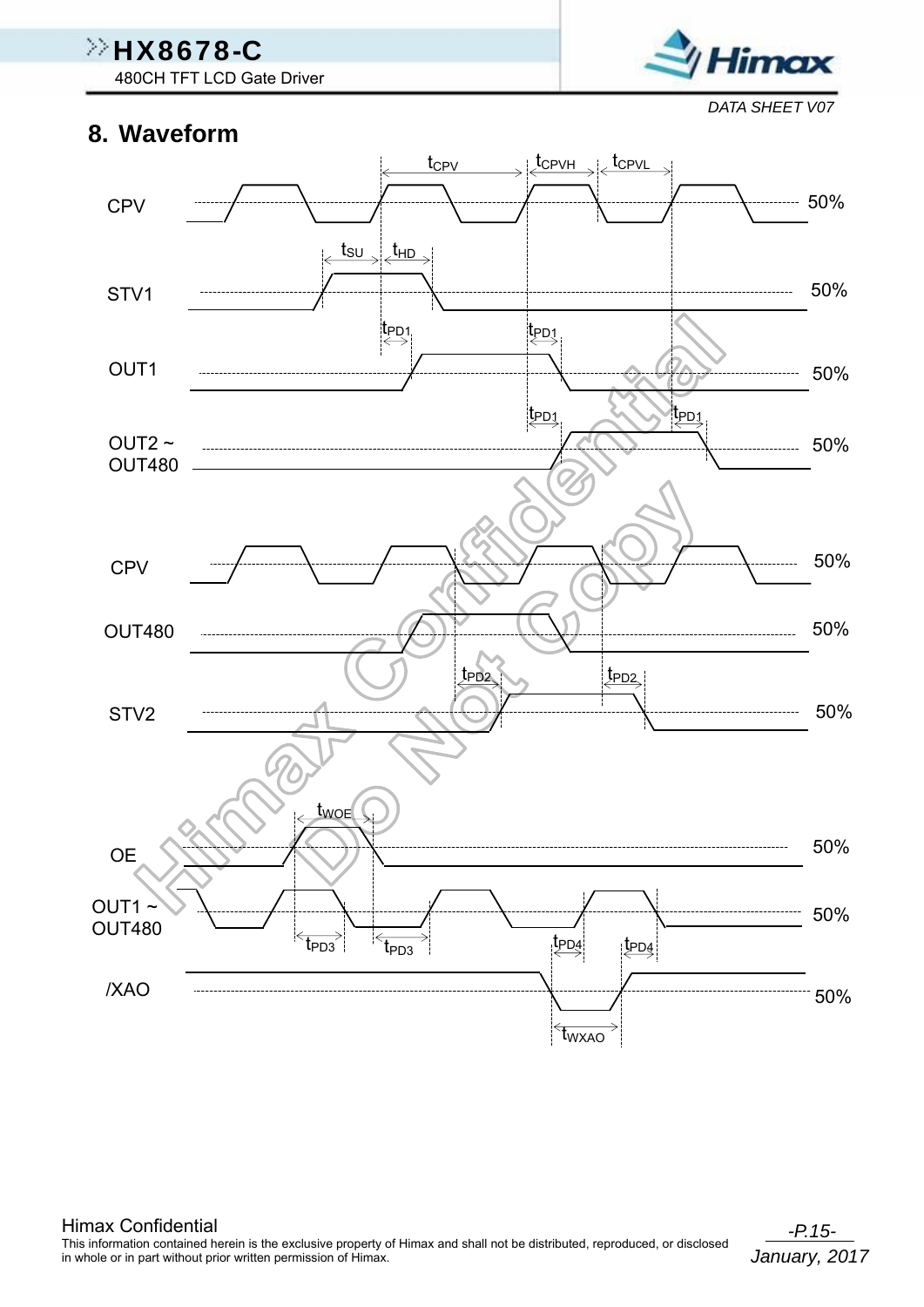480CH TFT LCD Gate Driver



*DATA SHEET V07*

### **9. Pad Coordinates**

#### **9.1 HX8678-C gate driver bump location**

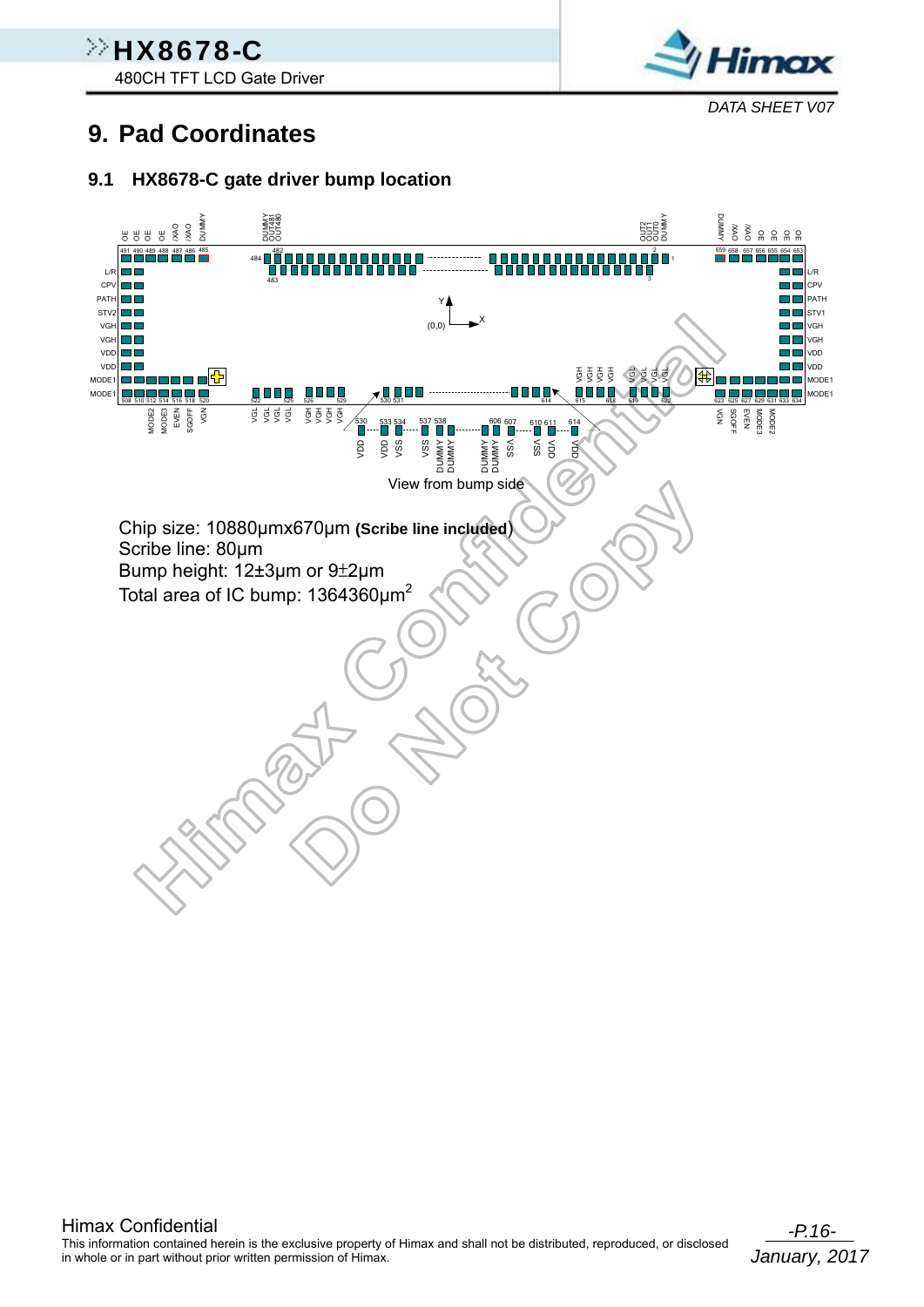480CH TFT LCD Gate Driver

# timax *DATA SHEET V07*

#### **9.2 Bump outline dimensions**

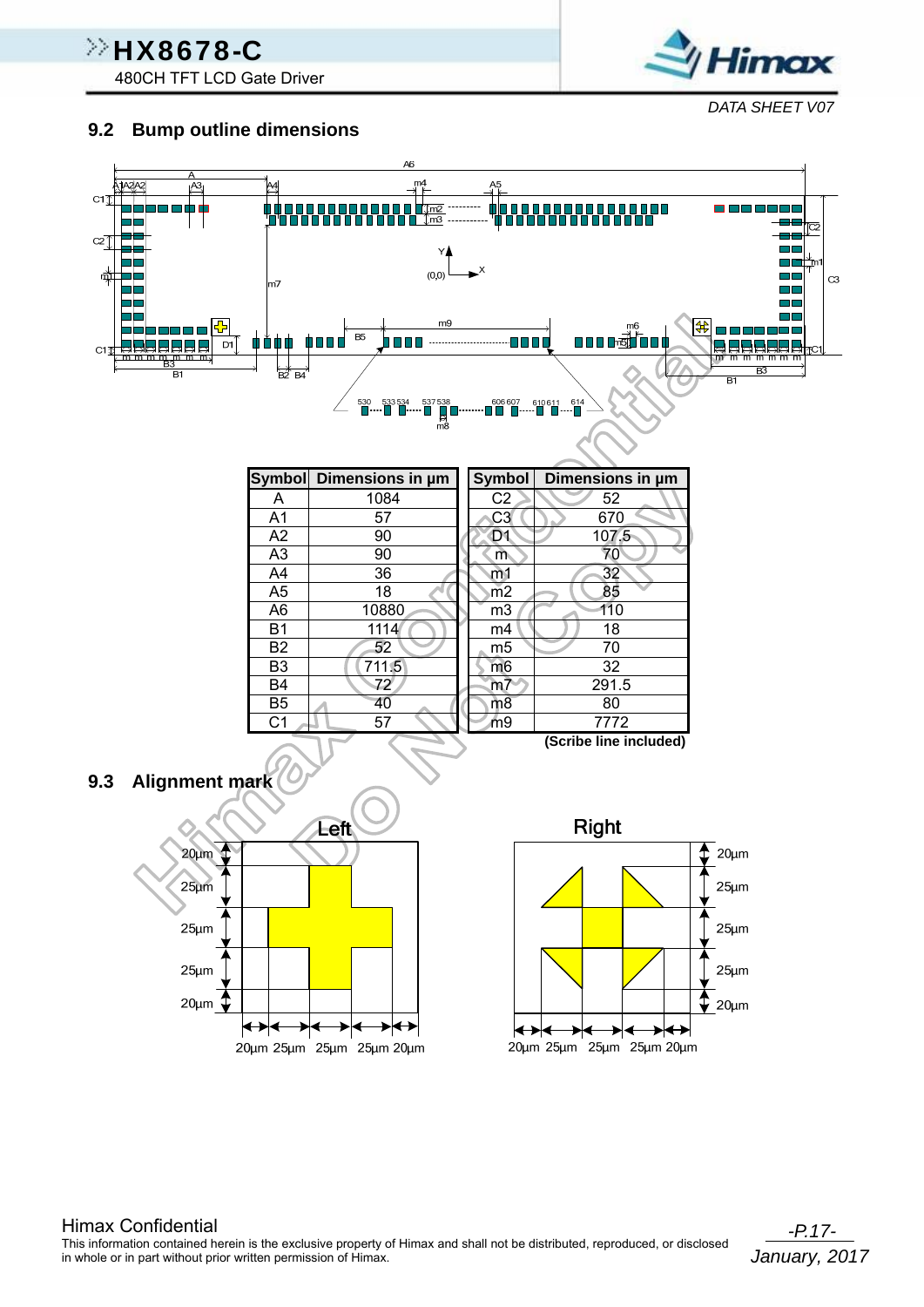480CH TFT LCD Gate Driver



*DATA SHEET V07*

#### **9.4 Bump center coordinates**

| size (µm)<br>size (µm)<br>4356<br>51<br>126<br>18x85<br>DUMMY71<br>236<br>18x85<br>OUT49<br>3438<br>1<br>2<br>OUT <sub>0</sub><br>4320<br>18x85<br>52<br>OUT50<br>3420<br>236<br>18x85<br>236<br>3<br>OUT <sub>1</sub><br>$\overline{53}$<br>126<br>4302<br>126<br>18x85<br>OUT51<br>3402<br>18x85<br>$\overline{4}$<br>OUT <sub>2</sub><br>4284<br>236<br>18x85<br>54<br>OUT <sub>52</sub><br>3384<br>236<br>18x85<br>5<br>OUT <sub>3</sub><br>$\overline{55}$<br>126<br>4266<br>126<br>18x85<br>OUT53<br>3366<br>18x85<br>OUT4<br>6<br>4248<br>236<br>18x85<br>56<br>OUT54<br>3348<br>236<br>18x85<br>7<br>OUT5<br>4230<br>57<br>OUT55<br>3330<br>126<br>18x85<br>126<br>18x85<br>8<br>OUT6<br>4212<br>236<br>18x85<br>58<br>OUT56<br>3312<br>236<br>18x85<br>$\overline{9}$<br>OUT7<br>126<br>3294<br>$\overline{126}$<br>4194<br>18x85<br>59<br>OUT57<br>18x85<br>236<br>10<br>OUT8<br>4176<br>236<br>3276<br>18x85<br>60<br>OUT58<br>18x85<br>$\overline{11}$<br>OUT9<br>61<br>3258<br>126<br>4158<br>126<br>18x85<br>OUT59<br>18x85<br>$\overline{12}$<br>236<br>18x85<br>62<br>OUT60<br>3240<br>236<br>18x85<br>OUT <sub>10</sub><br>4140<br>13<br>4122<br>126<br>18x85<br>63<br>OUT61<br>3222<br>126<br>18x85<br>OUT <sub>11</sub><br>$\overline{14}$<br>236<br>3204<br>236<br>OUT <sub>12</sub><br>4104<br>18x85<br>64<br>OUT62<br>18x85<br>3186<br>15<br>OUT <sub>13</sub><br>4086<br>126<br>65<br>126<br>18x85<br>18x85<br>OUT63<br>236<br>OUT64<br>236<br>18x85<br>16<br>OUT14<br>4068<br>18x85<br>66<br>3168<br>17<br>4050<br>126<br>18x85<br>67<br>OUT65<br>3150<br>126<br>18x85<br>OUT15<br>3132<br>236<br>18<br>OUT16<br>4032<br>236<br>18x85<br>68<br>OUT66<br>18x85<br>19<br>4014<br>126<br>69<br>OUT67<br>3114<br>126<br>OUT <sub>17</sub><br>18x85<br>18x85<br>236<br>20<br>OUT18<br>3996<br>236<br>18x85<br>OUT68<br>3096<br>18x85<br>70<br>71<br>$\overline{21}$<br>126<br>OUT19<br>3978<br>126<br>OUT69<br>3078<br>18x85<br>18x85<br>$\overline{22}$<br>72<br>236<br>OUT20<br>3960<br>236<br>18x85<br>OUT70<br>3060<br>18x85<br>126<br>18x85<br>23<br>OUT21<br>3942<br>126<br>18x85<br>OUT <sub>71</sub><br>3042<br>73<br>$\overline{74}$<br>3024<br>24<br>OUT22<br>3924<br>236<br>236<br>18x85<br>OUT72<br>18x85<br>$\overline{126}$<br>25<br>OUT23<br>3906<br>18x85<br>75<br>3006<br>126<br>18x85<br>OUT73<br>236<br>$\overline{26}$<br>OUT24<br>236<br>3888<br>18x85<br>76<br><b>OUT74</b><br>2988<br>18x85<br>$\overline{27}$<br>OUT75<br>OUT25<br>3870<br>126<br>18x85<br>77<br>2970<br>126<br>18x85<br>236<br>OUT26<br>3852<br>236<br>18x85<br>78<br>2952<br>18x85<br>28<br>OUT76<br>79<br>29<br>OUT27<br>3834<br>126<br>18x85<br>2934<br>126<br>18x85<br>OUT77<br>30<br>OUT28<br>3816<br>236<br>18x85<br>80<br>2916<br>236<br>18x85<br>OUT78<br>$\overline{31}$<br>OUT29<br>3798<br>OUT79<br>2898<br>126<br>126<br>18x85<br>81<br>18x85<br>$\overline{32}$<br>OUT30<br>3780<br>236<br>18x85<br>82<br>OUT80<br>2880<br>236<br>18x85<br>33<br>3762<br>126<br>18x85<br>83<br>2862<br>126<br>18x85<br>OUT31<br>OUT81<br>34<br>3744<br>18x85<br>236<br>18x85<br>OUT32<br>236<br>84<br>OUT82<br>2844<br>35<br>OUT33<br>3726<br>126<br>85<br>OUT83<br>2826<br>126<br>18x85<br>18x85<br>236<br>36<br>OUT34<br>236<br>86<br>OUT84<br>2808<br>18x85<br>3708<br>18x85<br>$\overline{87}$<br>126<br>37<br>OUT35<br>3690<br>126<br>18x85<br>OUT85<br>2790<br>18x85<br>$\overline{38}$<br>3672<br>236<br>18x85<br>88<br>OUT86<br>2772<br>236<br>18x85<br>OUT36<br>$\overline{39}$<br>89<br>OUT37<br>3654<br>126<br>2754<br>126<br>18x85<br>OUT87<br>18x85<br>OUT38<br>3636<br>236<br>18x85<br>90<br>OUT88<br>2736<br>236<br>40<br>18x85<br>41<br>OUT39<br>3618<br>126<br>18x85<br>91<br>OUT89<br>2718<br>126<br>18x85<br>42<br>OUT40<br>92<br>3600<br>236<br>18x85<br>OUT90<br>2700<br>236<br>18x85<br>43<br><b>OUT41</b><br>93<br>OUT91<br>2682<br>3582<br>126<br>18x85<br>126<br>18x85<br>OUT42<br>OUT92<br>44<br>3564<br>236<br>18x85<br>94<br>2664<br>236<br>18x85<br>126<br>95<br>OUT93<br>126<br>45<br>OUT43<br>3546<br>18x85<br>2646<br>18x85<br>46<br>OUT44<br>3528<br>236<br>96<br>OUT94<br>2628<br>236<br>18x85<br>18x85<br>47<br>OUT45<br>126<br>97<br>OUT95<br>2610<br>126<br>3510<br>18x85<br>18x85<br>OUT96<br>236<br>48<br>OUT46<br>3492<br>236<br>18x85<br>98<br>2592<br>18x85<br>OUT47<br>99<br>OUT97<br>2574<br>126<br>49<br>3474<br>126<br>18x85<br>18x85 | No. | <b>Name</b> | X    | Y   | <b>Bump</b> | No. | <b>Name</b> | X    | Y   | <b>Bump</b> |
|----------------------------------------------------------------------------------------------------------------------------------------------------------------------------------------------------------------------------------------------------------------------------------------------------------------------------------------------------------------------------------------------------------------------------------------------------------------------------------------------------------------------------------------------------------------------------------------------------------------------------------------------------------------------------------------------------------------------------------------------------------------------------------------------------------------------------------------------------------------------------------------------------------------------------------------------------------------------------------------------------------------------------------------------------------------------------------------------------------------------------------------------------------------------------------------------------------------------------------------------------------------------------------------------------------------------------------------------------------------------------------------------------------------------------------------------------------------------------------------------------------------------------------------------------------------------------------------------------------------------------------------------------------------------------------------------------------------------------------------------------------------------------------------------------------------------------------------------------------------------------------------------------------------------------------------------------------------------------------------------------------------------------------------------------------------------------------------------------------------------------------------------------------------------------------------------------------------------------------------------------------------------------------------------------------------------------------------------------------------------------------------------------------------------------------------------------------------------------------------------------------------------------------------------------------------------------------------------------------------------------------------------------------------------------------------------------------------------------------------------------------------------------------------------------------------------------------------------------------------------------------------------------------------------------------------------------------------------------------------------------------------------------------------------------------------------------------------------------------------------------------------------------------------------------------------------------------------------------------------------------------------------------------------------------------------------------------------------------------------------------------------------------------------------------------------------------------------------------------------------------------------------------------------------------------------------------------------------------------------------------------------------------------------------------------------------------------------------------------------------------------------------------------------------------------------------------------------------------------------------------------------------------------------------------------------------------------------------------------------------------------------------------------------------------------------------------------------------------------------------------------------------------------------------------------------------------------------------------------------------------------------------------------------------------------------------------------------------------------------------------------------------|-----|-------------|------|-----|-------------|-----|-------------|------|-----|-------------|
|                                                                                                                                                                                                                                                                                                                                                                                                                                                                                                                                                                                                                                                                                                                                                                                                                                                                                                                                                                                                                                                                                                                                                                                                                                                                                                                                                                                                                                                                                                                                                                                                                                                                                                                                                                                                                                                                                                                                                                                                                                                                                                                                                                                                                                                                                                                                                                                                                                                                                                                                                                                                                                                                                                                                                                                                                                                                                                                                                                                                                                                                                                                                                                                                                                                                                                                                                                                                                                                                                                                                                                                                                                                                                                                                                                                                                                                                                                                                                                                                                                                                                                                                                                                                                                                                                                                                                                                              |     |             |      |     |             |     |             |      |     |             |
|                                                                                                                                                                                                                                                                                                                                                                                                                                                                                                                                                                                                                                                                                                                                                                                                                                                                                                                                                                                                                                                                                                                                                                                                                                                                                                                                                                                                                                                                                                                                                                                                                                                                                                                                                                                                                                                                                                                                                                                                                                                                                                                                                                                                                                                                                                                                                                                                                                                                                                                                                                                                                                                                                                                                                                                                                                                                                                                                                                                                                                                                                                                                                                                                                                                                                                                                                                                                                                                                                                                                                                                                                                                                                                                                                                                                                                                                                                                                                                                                                                                                                                                                                                                                                                                                                                                                                                                              |     |             |      |     |             |     |             |      |     |             |
|                                                                                                                                                                                                                                                                                                                                                                                                                                                                                                                                                                                                                                                                                                                                                                                                                                                                                                                                                                                                                                                                                                                                                                                                                                                                                                                                                                                                                                                                                                                                                                                                                                                                                                                                                                                                                                                                                                                                                                                                                                                                                                                                                                                                                                                                                                                                                                                                                                                                                                                                                                                                                                                                                                                                                                                                                                                                                                                                                                                                                                                                                                                                                                                                                                                                                                                                                                                                                                                                                                                                                                                                                                                                                                                                                                                                                                                                                                                                                                                                                                                                                                                                                                                                                                                                                                                                                                                              |     |             |      |     |             |     |             |      |     |             |
|                                                                                                                                                                                                                                                                                                                                                                                                                                                                                                                                                                                                                                                                                                                                                                                                                                                                                                                                                                                                                                                                                                                                                                                                                                                                                                                                                                                                                                                                                                                                                                                                                                                                                                                                                                                                                                                                                                                                                                                                                                                                                                                                                                                                                                                                                                                                                                                                                                                                                                                                                                                                                                                                                                                                                                                                                                                                                                                                                                                                                                                                                                                                                                                                                                                                                                                                                                                                                                                                                                                                                                                                                                                                                                                                                                                                                                                                                                                                                                                                                                                                                                                                                                                                                                                                                                                                                                                              |     |             |      |     |             |     |             |      |     |             |
|                                                                                                                                                                                                                                                                                                                                                                                                                                                                                                                                                                                                                                                                                                                                                                                                                                                                                                                                                                                                                                                                                                                                                                                                                                                                                                                                                                                                                                                                                                                                                                                                                                                                                                                                                                                                                                                                                                                                                                                                                                                                                                                                                                                                                                                                                                                                                                                                                                                                                                                                                                                                                                                                                                                                                                                                                                                                                                                                                                                                                                                                                                                                                                                                                                                                                                                                                                                                                                                                                                                                                                                                                                                                                                                                                                                                                                                                                                                                                                                                                                                                                                                                                                                                                                                                                                                                                                                              |     |             |      |     |             |     |             |      |     |             |
|                                                                                                                                                                                                                                                                                                                                                                                                                                                                                                                                                                                                                                                                                                                                                                                                                                                                                                                                                                                                                                                                                                                                                                                                                                                                                                                                                                                                                                                                                                                                                                                                                                                                                                                                                                                                                                                                                                                                                                                                                                                                                                                                                                                                                                                                                                                                                                                                                                                                                                                                                                                                                                                                                                                                                                                                                                                                                                                                                                                                                                                                                                                                                                                                                                                                                                                                                                                                                                                                                                                                                                                                                                                                                                                                                                                                                                                                                                                                                                                                                                                                                                                                                                                                                                                                                                                                                                                              |     |             |      |     |             |     |             |      |     |             |
|                                                                                                                                                                                                                                                                                                                                                                                                                                                                                                                                                                                                                                                                                                                                                                                                                                                                                                                                                                                                                                                                                                                                                                                                                                                                                                                                                                                                                                                                                                                                                                                                                                                                                                                                                                                                                                                                                                                                                                                                                                                                                                                                                                                                                                                                                                                                                                                                                                                                                                                                                                                                                                                                                                                                                                                                                                                                                                                                                                                                                                                                                                                                                                                                                                                                                                                                                                                                                                                                                                                                                                                                                                                                                                                                                                                                                                                                                                                                                                                                                                                                                                                                                                                                                                                                                                                                                                                              |     |             |      |     |             |     |             |      |     |             |
|                                                                                                                                                                                                                                                                                                                                                                                                                                                                                                                                                                                                                                                                                                                                                                                                                                                                                                                                                                                                                                                                                                                                                                                                                                                                                                                                                                                                                                                                                                                                                                                                                                                                                                                                                                                                                                                                                                                                                                                                                                                                                                                                                                                                                                                                                                                                                                                                                                                                                                                                                                                                                                                                                                                                                                                                                                                                                                                                                                                                                                                                                                                                                                                                                                                                                                                                                                                                                                                                                                                                                                                                                                                                                                                                                                                                                                                                                                                                                                                                                                                                                                                                                                                                                                                                                                                                                                                              |     |             |      |     |             |     |             |      |     |             |
|                                                                                                                                                                                                                                                                                                                                                                                                                                                                                                                                                                                                                                                                                                                                                                                                                                                                                                                                                                                                                                                                                                                                                                                                                                                                                                                                                                                                                                                                                                                                                                                                                                                                                                                                                                                                                                                                                                                                                                                                                                                                                                                                                                                                                                                                                                                                                                                                                                                                                                                                                                                                                                                                                                                                                                                                                                                                                                                                                                                                                                                                                                                                                                                                                                                                                                                                                                                                                                                                                                                                                                                                                                                                                                                                                                                                                                                                                                                                                                                                                                                                                                                                                                                                                                                                                                                                                                                              |     |             |      |     |             |     |             |      |     |             |
|                                                                                                                                                                                                                                                                                                                                                                                                                                                                                                                                                                                                                                                                                                                                                                                                                                                                                                                                                                                                                                                                                                                                                                                                                                                                                                                                                                                                                                                                                                                                                                                                                                                                                                                                                                                                                                                                                                                                                                                                                                                                                                                                                                                                                                                                                                                                                                                                                                                                                                                                                                                                                                                                                                                                                                                                                                                                                                                                                                                                                                                                                                                                                                                                                                                                                                                                                                                                                                                                                                                                                                                                                                                                                                                                                                                                                                                                                                                                                                                                                                                                                                                                                                                                                                                                                                                                                                                              |     |             |      |     |             |     |             |      |     |             |
|                                                                                                                                                                                                                                                                                                                                                                                                                                                                                                                                                                                                                                                                                                                                                                                                                                                                                                                                                                                                                                                                                                                                                                                                                                                                                                                                                                                                                                                                                                                                                                                                                                                                                                                                                                                                                                                                                                                                                                                                                                                                                                                                                                                                                                                                                                                                                                                                                                                                                                                                                                                                                                                                                                                                                                                                                                                                                                                                                                                                                                                                                                                                                                                                                                                                                                                                                                                                                                                                                                                                                                                                                                                                                                                                                                                                                                                                                                                                                                                                                                                                                                                                                                                                                                                                                                                                                                                              |     |             |      |     |             |     |             |      |     |             |
|                                                                                                                                                                                                                                                                                                                                                                                                                                                                                                                                                                                                                                                                                                                                                                                                                                                                                                                                                                                                                                                                                                                                                                                                                                                                                                                                                                                                                                                                                                                                                                                                                                                                                                                                                                                                                                                                                                                                                                                                                                                                                                                                                                                                                                                                                                                                                                                                                                                                                                                                                                                                                                                                                                                                                                                                                                                                                                                                                                                                                                                                                                                                                                                                                                                                                                                                                                                                                                                                                                                                                                                                                                                                                                                                                                                                                                                                                                                                                                                                                                                                                                                                                                                                                                                                                                                                                                                              |     |             |      |     |             |     |             |      |     |             |
|                                                                                                                                                                                                                                                                                                                                                                                                                                                                                                                                                                                                                                                                                                                                                                                                                                                                                                                                                                                                                                                                                                                                                                                                                                                                                                                                                                                                                                                                                                                                                                                                                                                                                                                                                                                                                                                                                                                                                                                                                                                                                                                                                                                                                                                                                                                                                                                                                                                                                                                                                                                                                                                                                                                                                                                                                                                                                                                                                                                                                                                                                                                                                                                                                                                                                                                                                                                                                                                                                                                                                                                                                                                                                                                                                                                                                                                                                                                                                                                                                                                                                                                                                                                                                                                                                                                                                                                              |     |             |      |     |             |     |             |      |     |             |
|                                                                                                                                                                                                                                                                                                                                                                                                                                                                                                                                                                                                                                                                                                                                                                                                                                                                                                                                                                                                                                                                                                                                                                                                                                                                                                                                                                                                                                                                                                                                                                                                                                                                                                                                                                                                                                                                                                                                                                                                                                                                                                                                                                                                                                                                                                                                                                                                                                                                                                                                                                                                                                                                                                                                                                                                                                                                                                                                                                                                                                                                                                                                                                                                                                                                                                                                                                                                                                                                                                                                                                                                                                                                                                                                                                                                                                                                                                                                                                                                                                                                                                                                                                                                                                                                                                                                                                                              |     |             |      |     |             |     |             |      |     |             |
|                                                                                                                                                                                                                                                                                                                                                                                                                                                                                                                                                                                                                                                                                                                                                                                                                                                                                                                                                                                                                                                                                                                                                                                                                                                                                                                                                                                                                                                                                                                                                                                                                                                                                                                                                                                                                                                                                                                                                                                                                                                                                                                                                                                                                                                                                                                                                                                                                                                                                                                                                                                                                                                                                                                                                                                                                                                                                                                                                                                                                                                                                                                                                                                                                                                                                                                                                                                                                                                                                                                                                                                                                                                                                                                                                                                                                                                                                                                                                                                                                                                                                                                                                                                                                                                                                                                                                                                              |     |             |      |     |             |     |             |      |     |             |
|                                                                                                                                                                                                                                                                                                                                                                                                                                                                                                                                                                                                                                                                                                                                                                                                                                                                                                                                                                                                                                                                                                                                                                                                                                                                                                                                                                                                                                                                                                                                                                                                                                                                                                                                                                                                                                                                                                                                                                                                                                                                                                                                                                                                                                                                                                                                                                                                                                                                                                                                                                                                                                                                                                                                                                                                                                                                                                                                                                                                                                                                                                                                                                                                                                                                                                                                                                                                                                                                                                                                                                                                                                                                                                                                                                                                                                                                                                                                                                                                                                                                                                                                                                                                                                                                                                                                                                                              |     |             |      |     |             |     |             |      |     |             |
|                                                                                                                                                                                                                                                                                                                                                                                                                                                                                                                                                                                                                                                                                                                                                                                                                                                                                                                                                                                                                                                                                                                                                                                                                                                                                                                                                                                                                                                                                                                                                                                                                                                                                                                                                                                                                                                                                                                                                                                                                                                                                                                                                                                                                                                                                                                                                                                                                                                                                                                                                                                                                                                                                                                                                                                                                                                                                                                                                                                                                                                                                                                                                                                                                                                                                                                                                                                                                                                                                                                                                                                                                                                                                                                                                                                                                                                                                                                                                                                                                                                                                                                                                                                                                                                                                                                                                                                              |     |             |      |     |             |     |             |      |     |             |
|                                                                                                                                                                                                                                                                                                                                                                                                                                                                                                                                                                                                                                                                                                                                                                                                                                                                                                                                                                                                                                                                                                                                                                                                                                                                                                                                                                                                                                                                                                                                                                                                                                                                                                                                                                                                                                                                                                                                                                                                                                                                                                                                                                                                                                                                                                                                                                                                                                                                                                                                                                                                                                                                                                                                                                                                                                                                                                                                                                                                                                                                                                                                                                                                                                                                                                                                                                                                                                                                                                                                                                                                                                                                                                                                                                                                                                                                                                                                                                                                                                                                                                                                                                                                                                                                                                                                                                                              |     |             |      |     |             |     |             |      |     |             |
|                                                                                                                                                                                                                                                                                                                                                                                                                                                                                                                                                                                                                                                                                                                                                                                                                                                                                                                                                                                                                                                                                                                                                                                                                                                                                                                                                                                                                                                                                                                                                                                                                                                                                                                                                                                                                                                                                                                                                                                                                                                                                                                                                                                                                                                                                                                                                                                                                                                                                                                                                                                                                                                                                                                                                                                                                                                                                                                                                                                                                                                                                                                                                                                                                                                                                                                                                                                                                                                                                                                                                                                                                                                                                                                                                                                                                                                                                                                                                                                                                                                                                                                                                                                                                                                                                                                                                                                              |     |             |      |     |             |     |             |      |     |             |
|                                                                                                                                                                                                                                                                                                                                                                                                                                                                                                                                                                                                                                                                                                                                                                                                                                                                                                                                                                                                                                                                                                                                                                                                                                                                                                                                                                                                                                                                                                                                                                                                                                                                                                                                                                                                                                                                                                                                                                                                                                                                                                                                                                                                                                                                                                                                                                                                                                                                                                                                                                                                                                                                                                                                                                                                                                                                                                                                                                                                                                                                                                                                                                                                                                                                                                                                                                                                                                                                                                                                                                                                                                                                                                                                                                                                                                                                                                                                                                                                                                                                                                                                                                                                                                                                                                                                                                                              |     |             |      |     |             |     |             |      |     |             |
|                                                                                                                                                                                                                                                                                                                                                                                                                                                                                                                                                                                                                                                                                                                                                                                                                                                                                                                                                                                                                                                                                                                                                                                                                                                                                                                                                                                                                                                                                                                                                                                                                                                                                                                                                                                                                                                                                                                                                                                                                                                                                                                                                                                                                                                                                                                                                                                                                                                                                                                                                                                                                                                                                                                                                                                                                                                                                                                                                                                                                                                                                                                                                                                                                                                                                                                                                                                                                                                                                                                                                                                                                                                                                                                                                                                                                                                                                                                                                                                                                                                                                                                                                                                                                                                                                                                                                                                              |     |             |      |     |             |     |             |      |     |             |
|                                                                                                                                                                                                                                                                                                                                                                                                                                                                                                                                                                                                                                                                                                                                                                                                                                                                                                                                                                                                                                                                                                                                                                                                                                                                                                                                                                                                                                                                                                                                                                                                                                                                                                                                                                                                                                                                                                                                                                                                                                                                                                                                                                                                                                                                                                                                                                                                                                                                                                                                                                                                                                                                                                                                                                                                                                                                                                                                                                                                                                                                                                                                                                                                                                                                                                                                                                                                                                                                                                                                                                                                                                                                                                                                                                                                                                                                                                                                                                                                                                                                                                                                                                                                                                                                                                                                                                                              |     |             |      |     |             |     |             |      |     |             |
|                                                                                                                                                                                                                                                                                                                                                                                                                                                                                                                                                                                                                                                                                                                                                                                                                                                                                                                                                                                                                                                                                                                                                                                                                                                                                                                                                                                                                                                                                                                                                                                                                                                                                                                                                                                                                                                                                                                                                                                                                                                                                                                                                                                                                                                                                                                                                                                                                                                                                                                                                                                                                                                                                                                                                                                                                                                                                                                                                                                                                                                                                                                                                                                                                                                                                                                                                                                                                                                                                                                                                                                                                                                                                                                                                                                                                                                                                                                                                                                                                                                                                                                                                                                                                                                                                                                                                                                              |     |             |      |     |             |     |             |      |     |             |
|                                                                                                                                                                                                                                                                                                                                                                                                                                                                                                                                                                                                                                                                                                                                                                                                                                                                                                                                                                                                                                                                                                                                                                                                                                                                                                                                                                                                                                                                                                                                                                                                                                                                                                                                                                                                                                                                                                                                                                                                                                                                                                                                                                                                                                                                                                                                                                                                                                                                                                                                                                                                                                                                                                                                                                                                                                                                                                                                                                                                                                                                                                                                                                                                                                                                                                                                                                                                                                                                                                                                                                                                                                                                                                                                                                                                                                                                                                                                                                                                                                                                                                                                                                                                                                                                                                                                                                                              |     |             |      |     |             |     |             |      |     |             |
|                                                                                                                                                                                                                                                                                                                                                                                                                                                                                                                                                                                                                                                                                                                                                                                                                                                                                                                                                                                                                                                                                                                                                                                                                                                                                                                                                                                                                                                                                                                                                                                                                                                                                                                                                                                                                                                                                                                                                                                                                                                                                                                                                                                                                                                                                                                                                                                                                                                                                                                                                                                                                                                                                                                                                                                                                                                                                                                                                                                                                                                                                                                                                                                                                                                                                                                                                                                                                                                                                                                                                                                                                                                                                                                                                                                                                                                                                                                                                                                                                                                                                                                                                                                                                                                                                                                                                                                              |     |             |      |     |             |     |             |      |     |             |
|                                                                                                                                                                                                                                                                                                                                                                                                                                                                                                                                                                                                                                                                                                                                                                                                                                                                                                                                                                                                                                                                                                                                                                                                                                                                                                                                                                                                                                                                                                                                                                                                                                                                                                                                                                                                                                                                                                                                                                                                                                                                                                                                                                                                                                                                                                                                                                                                                                                                                                                                                                                                                                                                                                                                                                                                                                                                                                                                                                                                                                                                                                                                                                                                                                                                                                                                                                                                                                                                                                                                                                                                                                                                                                                                                                                                                                                                                                                                                                                                                                                                                                                                                                                                                                                                                                                                                                                              |     |             |      |     |             |     |             |      |     |             |
|                                                                                                                                                                                                                                                                                                                                                                                                                                                                                                                                                                                                                                                                                                                                                                                                                                                                                                                                                                                                                                                                                                                                                                                                                                                                                                                                                                                                                                                                                                                                                                                                                                                                                                                                                                                                                                                                                                                                                                                                                                                                                                                                                                                                                                                                                                                                                                                                                                                                                                                                                                                                                                                                                                                                                                                                                                                                                                                                                                                                                                                                                                                                                                                                                                                                                                                                                                                                                                                                                                                                                                                                                                                                                                                                                                                                                                                                                                                                                                                                                                                                                                                                                                                                                                                                                                                                                                                              |     |             |      |     |             |     |             |      |     |             |
|                                                                                                                                                                                                                                                                                                                                                                                                                                                                                                                                                                                                                                                                                                                                                                                                                                                                                                                                                                                                                                                                                                                                                                                                                                                                                                                                                                                                                                                                                                                                                                                                                                                                                                                                                                                                                                                                                                                                                                                                                                                                                                                                                                                                                                                                                                                                                                                                                                                                                                                                                                                                                                                                                                                                                                                                                                                                                                                                                                                                                                                                                                                                                                                                                                                                                                                                                                                                                                                                                                                                                                                                                                                                                                                                                                                                                                                                                                                                                                                                                                                                                                                                                                                                                                                                                                                                                                                              |     |             |      |     |             |     |             |      |     |             |
|                                                                                                                                                                                                                                                                                                                                                                                                                                                                                                                                                                                                                                                                                                                                                                                                                                                                                                                                                                                                                                                                                                                                                                                                                                                                                                                                                                                                                                                                                                                                                                                                                                                                                                                                                                                                                                                                                                                                                                                                                                                                                                                                                                                                                                                                                                                                                                                                                                                                                                                                                                                                                                                                                                                                                                                                                                                                                                                                                                                                                                                                                                                                                                                                                                                                                                                                                                                                                                                                                                                                                                                                                                                                                                                                                                                                                                                                                                                                                                                                                                                                                                                                                                                                                                                                                                                                                                                              |     |             |      |     |             |     |             |      |     |             |
|                                                                                                                                                                                                                                                                                                                                                                                                                                                                                                                                                                                                                                                                                                                                                                                                                                                                                                                                                                                                                                                                                                                                                                                                                                                                                                                                                                                                                                                                                                                                                                                                                                                                                                                                                                                                                                                                                                                                                                                                                                                                                                                                                                                                                                                                                                                                                                                                                                                                                                                                                                                                                                                                                                                                                                                                                                                                                                                                                                                                                                                                                                                                                                                                                                                                                                                                                                                                                                                                                                                                                                                                                                                                                                                                                                                                                                                                                                                                                                                                                                                                                                                                                                                                                                                                                                                                                                                              |     |             |      |     |             |     |             |      |     |             |
|                                                                                                                                                                                                                                                                                                                                                                                                                                                                                                                                                                                                                                                                                                                                                                                                                                                                                                                                                                                                                                                                                                                                                                                                                                                                                                                                                                                                                                                                                                                                                                                                                                                                                                                                                                                                                                                                                                                                                                                                                                                                                                                                                                                                                                                                                                                                                                                                                                                                                                                                                                                                                                                                                                                                                                                                                                                                                                                                                                                                                                                                                                                                                                                                                                                                                                                                                                                                                                                                                                                                                                                                                                                                                                                                                                                                                                                                                                                                                                                                                                                                                                                                                                                                                                                                                                                                                                                              |     |             |      |     |             |     |             |      |     |             |
|                                                                                                                                                                                                                                                                                                                                                                                                                                                                                                                                                                                                                                                                                                                                                                                                                                                                                                                                                                                                                                                                                                                                                                                                                                                                                                                                                                                                                                                                                                                                                                                                                                                                                                                                                                                                                                                                                                                                                                                                                                                                                                                                                                                                                                                                                                                                                                                                                                                                                                                                                                                                                                                                                                                                                                                                                                                                                                                                                                                                                                                                                                                                                                                                                                                                                                                                                                                                                                                                                                                                                                                                                                                                                                                                                                                                                                                                                                                                                                                                                                                                                                                                                                                                                                                                                                                                                                                              |     |             |      |     |             |     |             |      |     |             |
|                                                                                                                                                                                                                                                                                                                                                                                                                                                                                                                                                                                                                                                                                                                                                                                                                                                                                                                                                                                                                                                                                                                                                                                                                                                                                                                                                                                                                                                                                                                                                                                                                                                                                                                                                                                                                                                                                                                                                                                                                                                                                                                                                                                                                                                                                                                                                                                                                                                                                                                                                                                                                                                                                                                                                                                                                                                                                                                                                                                                                                                                                                                                                                                                                                                                                                                                                                                                                                                                                                                                                                                                                                                                                                                                                                                                                                                                                                                                                                                                                                                                                                                                                                                                                                                                                                                                                                                              |     |             |      |     |             |     |             |      |     |             |
|                                                                                                                                                                                                                                                                                                                                                                                                                                                                                                                                                                                                                                                                                                                                                                                                                                                                                                                                                                                                                                                                                                                                                                                                                                                                                                                                                                                                                                                                                                                                                                                                                                                                                                                                                                                                                                                                                                                                                                                                                                                                                                                                                                                                                                                                                                                                                                                                                                                                                                                                                                                                                                                                                                                                                                                                                                                                                                                                                                                                                                                                                                                                                                                                                                                                                                                                                                                                                                                                                                                                                                                                                                                                                                                                                                                                                                                                                                                                                                                                                                                                                                                                                                                                                                                                                                                                                                                              |     |             |      |     |             |     |             |      |     |             |
|                                                                                                                                                                                                                                                                                                                                                                                                                                                                                                                                                                                                                                                                                                                                                                                                                                                                                                                                                                                                                                                                                                                                                                                                                                                                                                                                                                                                                                                                                                                                                                                                                                                                                                                                                                                                                                                                                                                                                                                                                                                                                                                                                                                                                                                                                                                                                                                                                                                                                                                                                                                                                                                                                                                                                                                                                                                                                                                                                                                                                                                                                                                                                                                                                                                                                                                                                                                                                                                                                                                                                                                                                                                                                                                                                                                                                                                                                                                                                                                                                                                                                                                                                                                                                                                                                                                                                                                              |     |             |      |     |             |     |             |      |     |             |
|                                                                                                                                                                                                                                                                                                                                                                                                                                                                                                                                                                                                                                                                                                                                                                                                                                                                                                                                                                                                                                                                                                                                                                                                                                                                                                                                                                                                                                                                                                                                                                                                                                                                                                                                                                                                                                                                                                                                                                                                                                                                                                                                                                                                                                                                                                                                                                                                                                                                                                                                                                                                                                                                                                                                                                                                                                                                                                                                                                                                                                                                                                                                                                                                                                                                                                                                                                                                                                                                                                                                                                                                                                                                                                                                                                                                                                                                                                                                                                                                                                                                                                                                                                                                                                                                                                                                                                                              |     |             |      |     |             |     |             |      |     |             |
|                                                                                                                                                                                                                                                                                                                                                                                                                                                                                                                                                                                                                                                                                                                                                                                                                                                                                                                                                                                                                                                                                                                                                                                                                                                                                                                                                                                                                                                                                                                                                                                                                                                                                                                                                                                                                                                                                                                                                                                                                                                                                                                                                                                                                                                                                                                                                                                                                                                                                                                                                                                                                                                                                                                                                                                                                                                                                                                                                                                                                                                                                                                                                                                                                                                                                                                                                                                                                                                                                                                                                                                                                                                                                                                                                                                                                                                                                                                                                                                                                                                                                                                                                                                                                                                                                                                                                                                              |     |             |      |     |             |     |             |      |     |             |
|                                                                                                                                                                                                                                                                                                                                                                                                                                                                                                                                                                                                                                                                                                                                                                                                                                                                                                                                                                                                                                                                                                                                                                                                                                                                                                                                                                                                                                                                                                                                                                                                                                                                                                                                                                                                                                                                                                                                                                                                                                                                                                                                                                                                                                                                                                                                                                                                                                                                                                                                                                                                                                                                                                                                                                                                                                                                                                                                                                                                                                                                                                                                                                                                                                                                                                                                                                                                                                                                                                                                                                                                                                                                                                                                                                                                                                                                                                                                                                                                                                                                                                                                                                                                                                                                                                                                                                                              |     |             |      |     |             |     |             |      |     |             |
|                                                                                                                                                                                                                                                                                                                                                                                                                                                                                                                                                                                                                                                                                                                                                                                                                                                                                                                                                                                                                                                                                                                                                                                                                                                                                                                                                                                                                                                                                                                                                                                                                                                                                                                                                                                                                                                                                                                                                                                                                                                                                                                                                                                                                                                                                                                                                                                                                                                                                                                                                                                                                                                                                                                                                                                                                                                                                                                                                                                                                                                                                                                                                                                                                                                                                                                                                                                                                                                                                                                                                                                                                                                                                                                                                                                                                                                                                                                                                                                                                                                                                                                                                                                                                                                                                                                                                                                              |     |             |      |     |             |     |             |      |     |             |
|                                                                                                                                                                                                                                                                                                                                                                                                                                                                                                                                                                                                                                                                                                                                                                                                                                                                                                                                                                                                                                                                                                                                                                                                                                                                                                                                                                                                                                                                                                                                                                                                                                                                                                                                                                                                                                                                                                                                                                                                                                                                                                                                                                                                                                                                                                                                                                                                                                                                                                                                                                                                                                                                                                                                                                                                                                                                                                                                                                                                                                                                                                                                                                                                                                                                                                                                                                                                                                                                                                                                                                                                                                                                                                                                                                                                                                                                                                                                                                                                                                                                                                                                                                                                                                                                                                                                                                                              |     |             |      |     |             |     |             |      |     |             |
|                                                                                                                                                                                                                                                                                                                                                                                                                                                                                                                                                                                                                                                                                                                                                                                                                                                                                                                                                                                                                                                                                                                                                                                                                                                                                                                                                                                                                                                                                                                                                                                                                                                                                                                                                                                                                                                                                                                                                                                                                                                                                                                                                                                                                                                                                                                                                                                                                                                                                                                                                                                                                                                                                                                                                                                                                                                                                                                                                                                                                                                                                                                                                                                                                                                                                                                                                                                                                                                                                                                                                                                                                                                                                                                                                                                                                                                                                                                                                                                                                                                                                                                                                                                                                                                                                                                                                                                              |     |             |      |     |             |     |             |      |     |             |
|                                                                                                                                                                                                                                                                                                                                                                                                                                                                                                                                                                                                                                                                                                                                                                                                                                                                                                                                                                                                                                                                                                                                                                                                                                                                                                                                                                                                                                                                                                                                                                                                                                                                                                                                                                                                                                                                                                                                                                                                                                                                                                                                                                                                                                                                                                                                                                                                                                                                                                                                                                                                                                                                                                                                                                                                                                                                                                                                                                                                                                                                                                                                                                                                                                                                                                                                                                                                                                                                                                                                                                                                                                                                                                                                                                                                                                                                                                                                                                                                                                                                                                                                                                                                                                                                                                                                                                                              |     |             |      |     |             |     |             |      |     |             |
|                                                                                                                                                                                                                                                                                                                                                                                                                                                                                                                                                                                                                                                                                                                                                                                                                                                                                                                                                                                                                                                                                                                                                                                                                                                                                                                                                                                                                                                                                                                                                                                                                                                                                                                                                                                                                                                                                                                                                                                                                                                                                                                                                                                                                                                                                                                                                                                                                                                                                                                                                                                                                                                                                                                                                                                                                                                                                                                                                                                                                                                                                                                                                                                                                                                                                                                                                                                                                                                                                                                                                                                                                                                                                                                                                                                                                                                                                                                                                                                                                                                                                                                                                                                                                                                                                                                                                                                              |     |             |      |     |             |     |             |      |     |             |
|                                                                                                                                                                                                                                                                                                                                                                                                                                                                                                                                                                                                                                                                                                                                                                                                                                                                                                                                                                                                                                                                                                                                                                                                                                                                                                                                                                                                                                                                                                                                                                                                                                                                                                                                                                                                                                                                                                                                                                                                                                                                                                                                                                                                                                                                                                                                                                                                                                                                                                                                                                                                                                                                                                                                                                                                                                                                                                                                                                                                                                                                                                                                                                                                                                                                                                                                                                                                                                                                                                                                                                                                                                                                                                                                                                                                                                                                                                                                                                                                                                                                                                                                                                                                                                                                                                                                                                                              |     |             |      |     |             |     |             |      |     |             |
|                                                                                                                                                                                                                                                                                                                                                                                                                                                                                                                                                                                                                                                                                                                                                                                                                                                                                                                                                                                                                                                                                                                                                                                                                                                                                                                                                                                                                                                                                                                                                                                                                                                                                                                                                                                                                                                                                                                                                                                                                                                                                                                                                                                                                                                                                                                                                                                                                                                                                                                                                                                                                                                                                                                                                                                                                                                                                                                                                                                                                                                                                                                                                                                                                                                                                                                                                                                                                                                                                                                                                                                                                                                                                                                                                                                                                                                                                                                                                                                                                                                                                                                                                                                                                                                                                                                                                                                              |     |             |      |     |             |     |             |      |     |             |
|                                                                                                                                                                                                                                                                                                                                                                                                                                                                                                                                                                                                                                                                                                                                                                                                                                                                                                                                                                                                                                                                                                                                                                                                                                                                                                                                                                                                                                                                                                                                                                                                                                                                                                                                                                                                                                                                                                                                                                                                                                                                                                                                                                                                                                                                                                                                                                                                                                                                                                                                                                                                                                                                                                                                                                                                                                                                                                                                                                                                                                                                                                                                                                                                                                                                                                                                                                                                                                                                                                                                                                                                                                                                                                                                                                                                                                                                                                                                                                                                                                                                                                                                                                                                                                                                                                                                                                                              |     |             |      |     |             |     |             |      |     |             |
|                                                                                                                                                                                                                                                                                                                                                                                                                                                                                                                                                                                                                                                                                                                                                                                                                                                                                                                                                                                                                                                                                                                                                                                                                                                                                                                                                                                                                                                                                                                                                                                                                                                                                                                                                                                                                                                                                                                                                                                                                                                                                                                                                                                                                                                                                                                                                                                                                                                                                                                                                                                                                                                                                                                                                                                                                                                                                                                                                                                                                                                                                                                                                                                                                                                                                                                                                                                                                                                                                                                                                                                                                                                                                                                                                                                                                                                                                                                                                                                                                                                                                                                                                                                                                                                                                                                                                                                              |     |             |      |     |             |     |             |      |     |             |
|                                                                                                                                                                                                                                                                                                                                                                                                                                                                                                                                                                                                                                                                                                                                                                                                                                                                                                                                                                                                                                                                                                                                                                                                                                                                                                                                                                                                                                                                                                                                                                                                                                                                                                                                                                                                                                                                                                                                                                                                                                                                                                                                                                                                                                                                                                                                                                                                                                                                                                                                                                                                                                                                                                                                                                                                                                                                                                                                                                                                                                                                                                                                                                                                                                                                                                                                                                                                                                                                                                                                                                                                                                                                                                                                                                                                                                                                                                                                                                                                                                                                                                                                                                                                                                                                                                                                                                                              |     |             |      |     |             |     |             |      |     |             |
|                                                                                                                                                                                                                                                                                                                                                                                                                                                                                                                                                                                                                                                                                                                                                                                                                                                                                                                                                                                                                                                                                                                                                                                                                                                                                                                                                                                                                                                                                                                                                                                                                                                                                                                                                                                                                                                                                                                                                                                                                                                                                                                                                                                                                                                                                                                                                                                                                                                                                                                                                                                                                                                                                                                                                                                                                                                                                                                                                                                                                                                                                                                                                                                                                                                                                                                                                                                                                                                                                                                                                                                                                                                                                                                                                                                                                                                                                                                                                                                                                                                                                                                                                                                                                                                                                                                                                                                              |     |             |      |     |             |     |             |      |     |             |
|                                                                                                                                                                                                                                                                                                                                                                                                                                                                                                                                                                                                                                                                                                                                                                                                                                                                                                                                                                                                                                                                                                                                                                                                                                                                                                                                                                                                                                                                                                                                                                                                                                                                                                                                                                                                                                                                                                                                                                                                                                                                                                                                                                                                                                                                                                                                                                                                                                                                                                                                                                                                                                                                                                                                                                                                                                                                                                                                                                                                                                                                                                                                                                                                                                                                                                                                                                                                                                                                                                                                                                                                                                                                                                                                                                                                                                                                                                                                                                                                                                                                                                                                                                                                                                                                                                                                                                                              | 50  | OUT48       | 3456 | 236 | 18x85       | 100 | OUT98       | 2556 | 236 | 18x85       |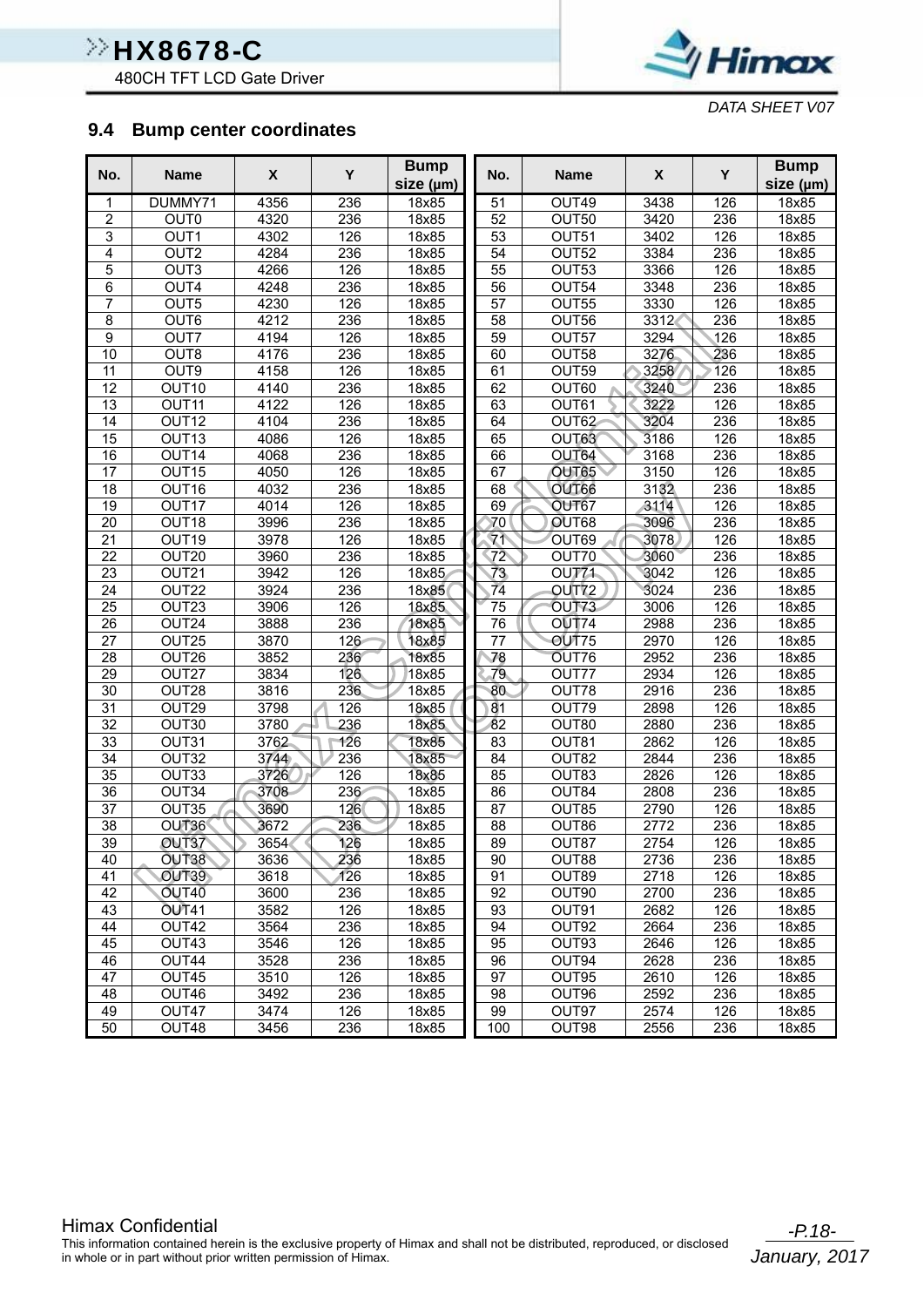480CH TFT LCD Gate Driver



*DATA SHEET V07*

| No.              | <b>Name</b>                    | X                 | Y          | <b>Bump</b><br>size (µm) | No.        | <b>Name</b>                    | X                | Y          | <b>Bump</b><br>size (µm) |
|------------------|--------------------------------|-------------------|------------|--------------------------|------------|--------------------------------|------------------|------------|--------------------------|
| 101              | OUT99                          | 2538              | 126        | 18x85                    | 151        | OUT149                         | 1638             | 126        | 18x85                    |
| 102              | <b>OUT100</b>                  | 2520              | 236        | 18x85                    | 152        | <b>OUT150</b>                  | 1620             | 236        | 18x85                    |
| 103              | <b>OUT101</b>                  | 2502              | 126        | 18x85                    | 153        | <b>OUT151</b>                  | 1602             | 126        | 18x85                    |
| 104              | <b>OUT102</b>                  | 2484              | 236        | 18x85                    | 154        | <b>OUT152</b>                  | 1584             | 236        | 18x85                    |
| 105              | <b>OUT103</b>                  | 2466              | 126        | 18x85                    | 155        | <b>OUT153</b>                  | 1566             | 126        | 18x85                    |
| 106              | <b>OUT104</b>                  | 2448              | 236        | 18x85                    | 156        | <b>OUT154</b>                  | 1548             | 236        | 18x85                    |
| 107              | <b>OUT105</b>                  | 2430              | 126        | 18x85                    | 157        | <b>OUT155</b>                  | 1530             | 126        | 18x85                    |
| 108              | <b>OUT106</b>                  | 2412              | 236        | 18x85                    | 158        | <b>OUT156</b>                  | 1512             | 236        | 18x85                    |
| 109              | <b>OUT107</b>                  | 2394              | 126        | 18x85                    | 159        | OUT157                         | 1494             | 126        | 18x85                    |
| 110              | <b>OUT108</b>                  | 2376              | 236        | 18x85                    | 160        | <b>OUT158</b>                  | 1476             | 236        | 18x85                    |
| 111              | <b>OUT109</b>                  | 2358              | 126        | 18x85                    | 161        | <b>OUT159</b>                  | 1458             | 126        | 18x85                    |
| $\overline{112}$ | <b>OUT110</b>                  | 2340              | 236        | 18x85                    | 162        | <b>OUT160</b>                  | 1440             | 236        | 18x85                    |
| 113              | <b>OUT111</b>                  | 2322              | 126        | 18x85                    | 163        | <b>OUT161</b>                  | 1422             | 126        | 18x85                    |
| 114              | <b>OUT112</b>                  | 2304              | 236        | 18x85                    | 164        | <b>OUT162</b>                  | 1404             | 236        | 18x85                    |
| 115              | <b>OUT113</b>                  | 2286              | 126        | 18x85                    | 165        | <b>OUT163</b>                  | 1386             | 126        | 18x85                    |
| 116              | <b>OUT114</b>                  | 2268              | 236        | 18x85                    | 166        | <b>OUT164</b>                  | 1368             | 236        | 18x85                    |
| 117              | <b>OUT115</b>                  | 2250              | 126        | 18x85                    | 167        | <b>OUT165</b>                  | 1350             | 126        | 18x85                    |
| 118              | OUT116                         | 2232              | 236        | 18x85                    | 168        | <b>OUT166</b>                  | 1332             | 236        | 18x85                    |
| 119              | OUT117                         | $\frac{1}{22}$ 14 | 126        | 18x85                    | 169        | <b>OUT167</b>                  | 1314             | 126        | 18x85                    |
| 120              | OUT118                         | 2196              | 236        | 18x85                    | 170        | <b>OUT168</b>                  | 1296             | 236        | 18x85                    |
| 121              | <b>OUT119</b>                  | 2178              | 126        | 18x85                    | 171        | <b>OUT169</b>                  | 1278             | 126        | 18x85                    |
| 122              | <b>OUT120</b>                  | 2160              | 236        | 18x85                    | 172        | <b>OUT170</b>                  | 1260             | 236        | 18x85                    |
| 123              | <b>OUT121</b>                  | 2142              | 126        | 18x85                    | 173        | OUT171                         | 1242             | 126        | 18x85                    |
| 124              | <b>OUT122</b>                  | 2124              | 236        | 18x85                    | 174        | <b>OUT172</b>                  | 1224             | 236        | 18x85                    |
| 125              | <b>OUT123</b>                  | 2106              | 126        | 18x85                    | 175        | <b>OUT173</b>                  | 1206             | 126        | 18x85                    |
| 126              | <b>OUT124</b>                  | 2088              | 236        | 18x85                    | 176        | <b>OUT174</b>                  | 1188             | 236        | 18x85                    |
| 127              | <b>OUT125</b>                  | 2070              | 126        | 18x85                    | 177        | <b>OUT175</b>                  | 1170             | 126        | 18x85                    |
| 128              | <b>OUT126</b>                  | 2052              | 236        | 18x85                    | 178        | <b>OUT176</b>                  | 1152             | 236        | 18x85                    |
| 129              | <b>OUT127</b>                  | 2034              | 126        | 18x85                    | 179        | <b>OUT177</b>                  | 1134             | 126        | 18x85                    |
| 130              | <b>OUT128</b>                  | 2016              | 236        | 18x85                    | 180        | OUT178                         | 1116             | 236        | 18x85                    |
| 131              | <b>OUT129</b>                  | 1998              | 126        | 18x85                    | 181        | <b>OUT179</b>                  | 1098             | 126        | 18x85                    |
| 132              | OUT130                         | 1980              | 236        | 18x85                    | 182        | <b>OUT180</b>                  | 1080             | 236        | 18x85                    |
| 133              | <b>OUT131</b>                  | 1962              | 126        | 18x85                    | 183        | <b>OUT181</b>                  | 1062             | 126        | 18x85                    |
| 134              | OUT <sub>132</sub>             | 1944              | 236        | 18x85                    | 184        | <b>OUT182</b>                  | 1044             | 236        | 18x85                    |
| 135              | <b>OUT133</b>                  | 1926              | 126        | 18x85                    | 185        | <b>OUT183</b>                  | 1026<br>1008     | 126<br>236 | 18x85                    |
| 136<br>137       | <b>OUT134</b><br><b>OUT135</b> | 1908<br>1890      | 236<br>126 | 18x85<br>18x85           | 186<br>187 | <b>OUT184</b><br><b>OUT185</b> | 990              | 126        | 18x85<br>18x85           |
| 138              | <b>OUT136</b>                  | 1872              | 236        | 18x85                    | 188        | OUT186                         | $\overline{972}$ | 236        | 18x85                    |
| 139              | <b>OUT137</b>                  | 1854              | 126        | 18x85                    | 189        | <b>OUT187</b>                  | 954              | 126        | 18x85                    |
| 140              | <b>OUT138</b>                  | 1836              | 236        | 18x85                    | 190        | OUT188                         | 936              | 236        | 18x85                    |
| 141              | OUT <sub>139</sub>             | 1818              | 126        | 18x85                    | 191        | OUT189                         | 918              | 126        | 18x85                    |
| 142              | <b>OUT140</b>                  | 1800              | 236        | 18x85                    | 192        | <b>OUT190</b>                  | 900              | 236        | 18x85                    |
| 143              | <b>OUT141</b>                  | 1782              | 126        | 18x85                    | 193        | <b>OUT191</b>                  | 882              | 126        | 18x85                    |
| 144              | <b>OUT142</b>                  | 1764              | 236        | 18x85                    | 194        | OUT192                         | 864              | 236        | 18x85                    |
| 145              | <b>OUT143</b>                  | 1746              | 126        | 18x85                    | 195        | OUT193                         | 846              | 126        | 18x85                    |
| 146              | <b>OUT144</b>                  | 1728              | 236        | 18x85                    | 196        | <b>OUT194</b>                  | 828              | 236        | 18x85                    |
| 147              | OUT145                         | 1710              | 126        | 18x85                    | 197        | <b>OUT195</b>                  | 810              | 126        | 18x85                    |
| 148              | OUT146                         | 1692              | 236        | 18x85                    | 198        | OUT196                         | 792              | 236        | 18x85                    |
| 149              | OUT147                         | 1674              | 126        | 18x85                    | 199        | <b>OUT197</b>                  | 774              | 126        | 18x85                    |
| 150              | OUT148                         | 1656              | 236        | 18x85                    | 200        | OUT198                         | 756              | 236        | 18x85                    |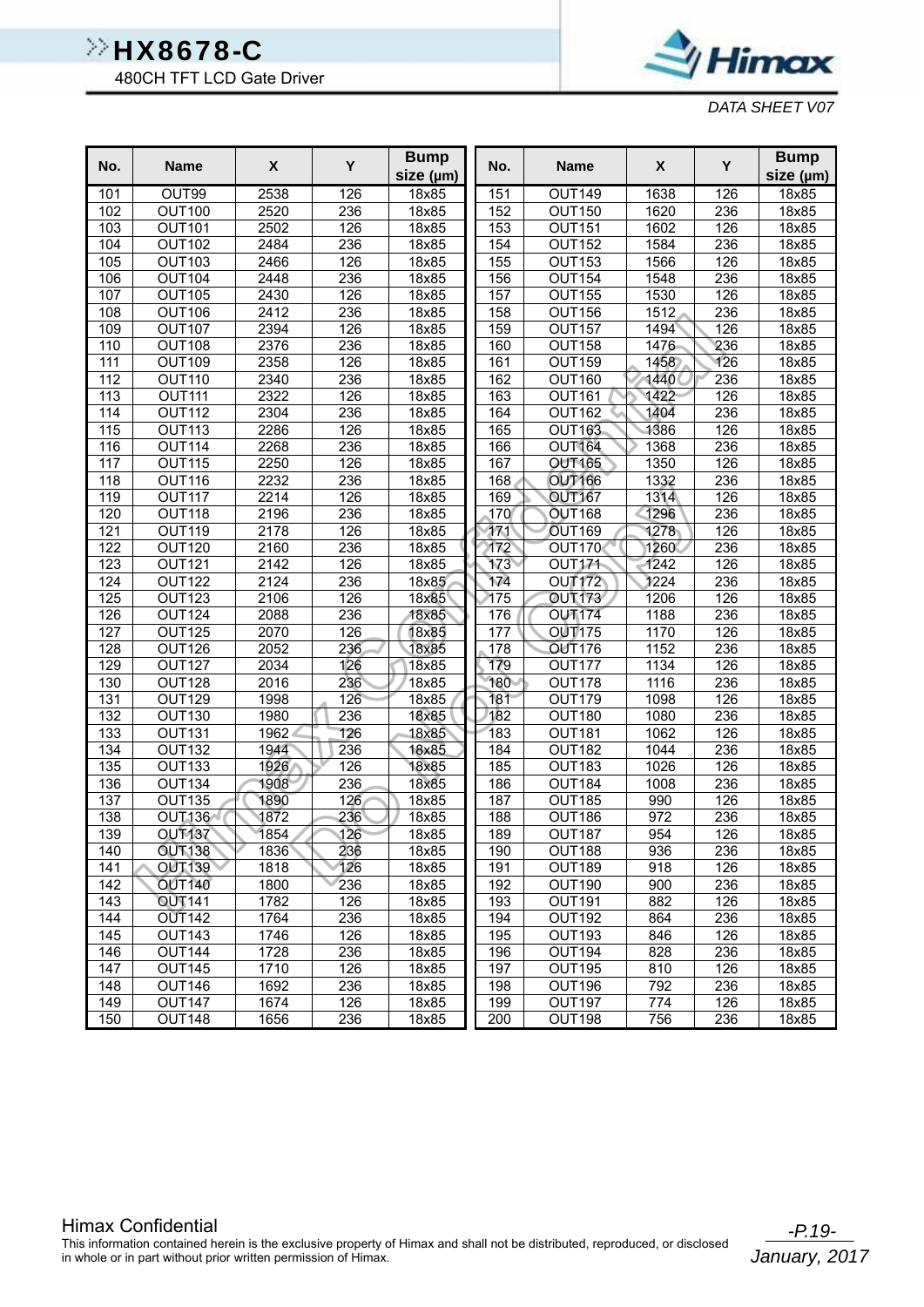480CH TFT LCD Gate Driver



*DATA SHEET V07*

| No.              | <b>Name</b>             | X                | Y                | <b>Bump</b><br>size (µm) | No.        | <b>Name</b>        | X                  | Y          | <b>Bump</b><br>size (µm) |
|------------------|-------------------------|------------------|------------------|--------------------------|------------|--------------------|--------------------|------------|--------------------------|
| 201              | OUT199                  | 738              | 126              | 18x85                    | 251        | OUT249             | $-162$             | 126        | 18x85                    |
| 202              | <b>OUT200</b>           | 720              | 236              | 18x85                    | 252        | <b>OUT250</b>      | $-180$             | 236        | 18x85                    |
| 203              | <b>OUT201</b>           | 702              | 126              | 18x85                    | 253        | OUT251             | $-198$             | 126        | 18x85                    |
| 204              | <b>OUT202</b>           | 684              | 236              | 18x85                    | 254        | <b>OUT252</b>      | $-216$             | 236        | 18x85                    |
| 205              | <b>OUT203</b>           | 666              | 126              | 18x85                    | 255        | OUT253             | $-234$             | 126        | 18x85                    |
| 206              | <b>OUT204</b>           | 648              | 236              | 18x85                    | 256        | OUT254             | $-252$             | 236        | 18x85                    |
| 207              | <b>OUT205</b>           | 630              | 126              | 18x85                    | 257        | <b>OUT255</b>      | $-270$             | 126        | 18x85                    |
| 208              | OUT206                  | 612              | $\overline{236}$ | 18x85                    | 258        | OUT256             | $-288$             | 236        | 18x85                    |
| 209              | <b>OUT207</b>           | 594              | 126              | 18x85                    | 259        | OUT257             | $-306$             | 126        | 18x85                    |
| 210              | <b>OUT208</b>           | 576              | 236              | 18x85                    | 260        | <b>OUT258</b>      | $-324$             | 236        | 18x85                    |
| 211              | <b>OUT209</b>           | 558              | 126              | 18x85                    | 261        | OUT259             | $-342$             | 126        | 18x85                    |
| $\overline{212}$ | <b>OUT210</b>           | 540              | 236              | 18x85                    | 262        | OUT260             | $-360$             | 236        | 18x85                    |
| 213              | <b>OUT211</b>           | 522              | 126              | 18x85                    | 263        | OUT261             | $-378$             | 126        | 18x85                    |
| 214              | <b>OUT212</b>           | 504              | 236              | 18x85                    | 264        | OUT262             | $-396$             | 236        | 18x85                    |
| 215              | <b>OUT213</b>           | 486              | 126              | 18x85                    | 265        | OUT263             | -414               | 126        | 18x85                    |
| 216              | <b>OUT214</b>           | 468              | 236              | 18x85                    | 266        | <b>OUT264</b>      | $-432$             | 236        | 18x85                    |
| 217              | <b>OUT215</b>           | 450              | 126              | 18x85                    | 267        | <b>OUT265</b>      | $-450$             | 126        | 18x85                    |
| 218              | OUT216                  | 432              | 236              | 18x85                    | 268        | <b>OUT266</b>      | $-468$             | 236        | 18x85                    |
| 219              | <b>OUT217</b>           | 414              | 126              | 18x85                    | 269        | <b>OUT267</b>      | $-486$             | 126        | 18x85                    |
| 220              | <b>OUT218</b>           | 396              | 236              | 18x85                    | 270        | <b>OUT268</b>      | $-504$             | 236        | 18x85                    |
| 221              | <b>OUT219</b>           | 378              | 126              | 18x85                    | 271        | OUT269             | $-522$             | 126        | 18x85                    |
| 222              | <b>OUT220</b>           | 360              | 236              | 18x85                    | 272        | <b>OUT270</b>      | $-540<$            | 236        | 18x85                    |
| 223              | OUT221                  | 342              | 126              | 18x85                    | 273        | <b>OUT271</b>      | $-558$             | 126        | 18x85                    |
| 224              | <b>OUT222</b>           | 324              | 236              | 18x85                    | 274        | OUT <sub>272</sub> | $-576$             | 236        | 18x85                    |
| 225              | <b>OUT223</b>           | 306              | 126              | 18x85                    | 275        | <b>OUT273</b>      | $-594$             | 126        | 18x85                    |
| 226              | OUT224                  | 288              | 236              | 18x85                    | 276        | <b>OUT274</b>      | $-612$             | 236        | 18x85                    |
| 227              | <b>OUT225</b>           | 270              | 126              | 18x85                    | 277        | <b>OUT275</b>      | $-630$             | 126        | 18x85                    |
| 228              | OUT226                  | 252              | 236              | 18x85                    | 278        | <b>OUT276</b>      | $-648$             | 236        | 18x85                    |
| 229              | OUT227                  | 234              | 126              | 18x85                    | 279        | OUT277             | $-666$             | 126        | 18x85                    |
| 230              | <b>OUT228</b>           | 216              | 236              | 18x85                    | 280        | OUT278             | $-684$             | 236        | 18x85                    |
| 231              | OUT229                  | 198              | 126              | 18x85                    | 281        | <b>OUT279</b>      | $-702$             | 126        | 18x85                    |
| 232              | <b>OUT230</b>           | 180              | 236              | 18x85                    | 282        | <b>OUT280</b>      | $-720$             | 236        | 18x85                    |
| 233              | OUT231                  | 162              | 126              | 18x85                    | 283        | OUT281             | $-738$             | 126        | 18x85                    |
| 234              | <b>OUT232</b>           | 144              | 236              | 18x85                    | 284        | OUT282             | $-756$             | 236        | 18x85                    |
| 235              | <b>OUT233</b>           | 126              | 126              | 18x85                    | 285        | OUT283             | $-774$             | 126        | 18x85                    |
| 236              | <b>OUT234</b>           | 108              | 236              | 18x85                    | 286        | OUT284             | $-792$             | 236        | 18x85                    |
| 237              | OUT235                  | 90               | 126              | 18x85                    | 287        | OUT285             | $-810$             | 126        | 18x85                    |
| 238              | OUT236                  | $\overline{72}$  | 236              | 18x85                    | 288        | OUT286             | $-828$             | 236        | 18x85                    |
| 239              | <b>OUT237</b>           | $\overline{54}$  | 126              | 18x85                    | 289        | OUT287             | -846               | 126        | 18x85                    |
| 240              | <b>OUT238</b>           | 36               | 236              | 18x85                    | 290        | OUT288             | -864               | 236        | 18x85                    |
| 241              | <b>OUT239</b>           | 18               | 126              | 18x85                    | 291        | OUT289             | $-882$             | 126        | 18x85                    |
| 242              | <b>OUT240</b>           | $\mathbf 0$      | 236              | 18x85                    | 292        | OUT290             | $-900$             | 236        | 18x85                    |
| 243              | <b>OUT241</b>           | $-18$            | 126              | 18x85                    | 293        | OUT291             | $-918$             | 126        | 18x85                    |
| 244              | <b>OUT242</b>           | $-36$            | 236              | 18x85                    | 294        | OUT292             | $-936$             | 236        | 18x85                    |
| 245              | <b>OUT243</b>           | -54              | 126              | 18x85                    | 295        | OUT293             | $-954$             | 126        | 18x85                    |
| 246              | OUT244                  | $-72$            | 236              | 18x85                    | 296        | OUT294             | $-972$             | 236        | 18x85                    |
| 247              | <b>OUT245</b>           | -90              | 126              | 18x85                    | 297        | <b>OUT295</b>      | $-990$             | 126        | 18x85                    |
| 248<br>249       | OUT246<br><b>OUT247</b> | $-108$<br>$-126$ | 236<br>126       | 18x85                    | 298<br>299 | OUT296<br>OUT297   | $-1008$<br>$-1026$ | 236<br>126 | 18x85                    |
| 250              | OUT248                  | $-144$           | 236              | 18x85<br>18x85           | 300        | OUT298             | $-1044$            | 236        | 18x85<br>18x85           |
|                  |                         |                  |                  |                          |            |                    |                    |            |                          |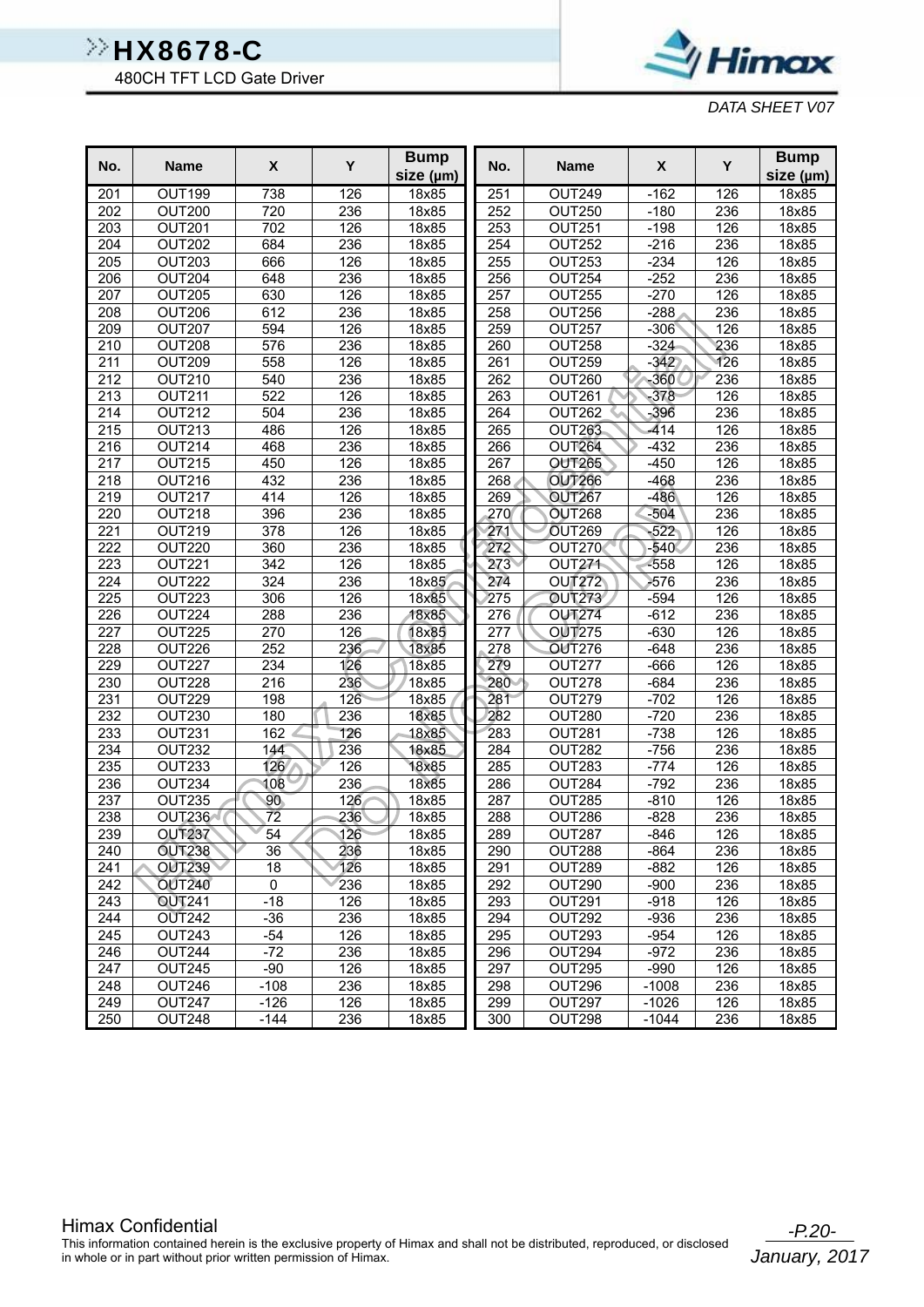480CH TFT LCD Gate Driver



*DATA SHEET V07*

| No.              | <b>Name</b>   | X       | Y   | <b>Bump</b><br>size (µm) | No.              | <b>Name</b>   | $\boldsymbol{\mathsf{X}}$ | Y   | <b>Bump</b><br>size (µm) |
|------------------|---------------|---------|-----|--------------------------|------------------|---------------|---------------------------|-----|--------------------------|
| 301              | OUT299        | $-1062$ | 126 | 18x85                    | 351              | <b>OUT349</b> | $-1962$                   | 126 | 18x85                    |
| 302              | <b>OUT300</b> | $-1080$ | 236 | 18x85                    | 352              | <b>OUT350</b> | $-1980$                   | 236 | 18x85                    |
| 303              | <b>OUT301</b> | $-1098$ | 126 | 18x85                    | 353              | <b>OUT351</b> | $-1998$                   | 126 | 18x85                    |
| 304              | <b>OUT302</b> | $-1116$ | 236 | 18x85                    | 354              | <b>OUT352</b> | $-2016$                   | 236 | 18x85                    |
| 305              | <b>OUT303</b> | $-1134$ | 126 | 18x85                    | 355              | <b>OUT353</b> | $-2034$                   | 126 | 18x85                    |
| 306              | <b>OUT304</b> | $-1152$ | 236 | 18x85                    | 356              | <b>OUT354</b> | $-2052$                   | 236 | 18x85                    |
| 307              | <b>OUT305</b> | $-1170$ | 126 | 18x85                    | 357              | <b>OUT355</b> | $-2070$                   | 126 | 18x85                    |
| 308              | OUT306        | $-1188$ | 236 | 18x85                    | 358              | OUT356        | $-2088$                   | 236 | 18x85                    |
| 309              | <b>OUT307</b> | $-1206$ | 126 | 18x85                    | 359              | OUT357        | $-2106$                   | 126 | 18x85                    |
| 310              | <b>OUT308</b> | $-1224$ | 236 | 18x85                    | 360              | <b>OUT358</b> | $-2124$                   | 236 | 18x85                    |
| 311              | <b>OUT309</b> | $-1242$ | 126 | 18x85                    | 361              | <b>OUT359</b> | $-2142$                   | 126 | 18x85                    |
| $\overline{312}$ | <b>OUT310</b> | $-1260$ | 236 | 18x85                    | 362              | <b>OUT360</b> | $-2160$                   | 236 | 18x85                    |
| 313              | <b>OUT311</b> | $-1278$ | 126 | 18x85                    | 363              | OUT361        | $-2178$                   | 126 | 18x85                    |
| 314              | <b>OUT312</b> | $-1296$ | 236 | 18x85                    | 364              | OUT362        | $-2196$                   | 236 | 18x85                    |
| 315              | <b>OUT313</b> | $-1314$ | 126 | 18x85                    | 365              | OUT363        | $-2214$                   | 126 | 18x85                    |
| 316              | OUT314        | $-1332$ | 236 | 18x85                    | 366              | OUT364        | $-2232$                   | 236 | 18x85                    |
| 317              | <b>OUT315</b> | $-1350$ | 126 | 18x85                    | 367              | <b>OUT365</b> | $-2250$                   | 126 | 18x85                    |
| 318              | OUT316        | $-1368$ | 236 | 18x85                    | 368              | <b>OUT366</b> | $-2268$                   | 236 | 18x85                    |
| 319              | OUT317        | $-1386$ | 126 | 18x85                    | 369              | <b>OUT367</b> | $-2286$                   | 126 | 18x85                    |
| 320              | <b>OUT318</b> | $-1404$ | 236 | 18x85                    | 370              | <b>OUT368</b> | $-2304$                   | 236 | 18x85                    |
| 321              | <b>OUT319</b> | $-1422$ | 126 | 18x85                    | 371              | OUT369        | $-2322$                   | 126 | 18x85                    |
| 322              | <b>OUT320</b> | $-1440$ | 236 | 18x85                    | 372              | OUT370        | $-2340$                   | 236 | 18x85                    |
| 323              | <b>OUT321</b> | $-1458$ | 126 | 18x85                    | 373              | OUT371        | $-2358$                   | 126 | 18x85                    |
| 324              | <b>OUT322</b> | $-1476$ | 236 | 18x85                    | 374              | <b>OUT372</b> | $-2376$                   | 236 | 18x85                    |
| 325              | OUT323        | $-1494$ | 126 | 18x85                    | 375              | <b>OUT373</b> | $-2394$                   | 126 | 18x85                    |
| 326              | <b>OUT324</b> | $-1512$ | 236 | 18x85                    | 376              | <b>OUT374</b> | $-2412$                   | 236 | 18x85                    |
| 327              | <b>OUT325</b> | $-1530$ | 126 | 18x85                    | $\overline{377}$ | <b>OUT375</b> | $-2430$                   | 126 | 18x85                    |
| 328              | OUT326        | $-1548$ | 236 | 18x85                    | 378              | OUT376        | $-2448$                   | 236 | 18x85                    |
| 329              | OUT327        | $-1566$ | 126 | $\overline{18}$ x85      | 379              | OUT377        | $-2466$                   | 126 | 18x85                    |
| 330              | OUT328        | $-1584$ | 236 | 18x85                    | 380              | OUT378        | $-2484$                   | 236 | 18x85                    |
| 331              | <b>OUT329</b> | $-1602$ | 126 | 18x85                    | 381              | OUT379        | $-2502$                   | 126 | 18x85                    |
| 332              | <b>OUT330</b> | $-1620$ | 236 | 18x85                    | 382              | <b>OUT380</b> | $-2520$                   | 236 | 18x85                    |
| 333              | OUT331        | $-1638$ | 126 | 18x85                    | 383              | OUT381        | $-2538$                   | 126 | 18x85                    |
| 334              | OUT332        | $-1656$ | 236 | 18x85                    | 384              | OUT382        | $-2556$                   | 236 | 18x85                    |
| 335              | OUT333        | $-1674$ | 126 | 18x85                    | 385              | <b>OUT383</b> | $-2574$                   | 126 | 18x85                    |
| 336              | OUT334        | $-1692$ | 236 | 18x85                    | 386              | OUT384        | $-2592$                   | 236 | 18x85                    |
| 337              | <b>OUT335</b> | $-1710$ | 126 | 18x85                    | 387              | <b>OUT385</b> | $-2610$                   | 126 | 18x85                    |
| 338              | OUT336        | $-1728$ | 236 | 18x85                    | 388              | OUT386        | $-2628$                   | 236 | 18x85                    |
| 339              | <b>OUT337</b> | $-1746$ | 126 | 18x85                    | 389              | OUT387        | $-2646$                   | 126 | 18x85                    |
| 340              | <b>OUT338</b> | $-1764$ | 236 | 18x85                    | 390              | OUT388        | $-2664$                   | 236 | 18x85                    |
| 341              | <b>OUT339</b> | $-1782$ | 126 | 18x85                    | 391              | OUT389        | $-2682$                   | 126 | 18x85                    |
| 342              | <b>OUT340</b> | $-1800$ | 236 | 18x85                    | 392              | OUT390        | $-2700$                   | 236 | 18x85                    |
| 343              | <b>OUT341</b> | $-1818$ | 126 | 18x85                    | 393              | <b>OUT391</b> | $-2718$                   | 126 | 18x85                    |
| 344              | OUT342        | $-1836$ | 236 | 18x85                    | 394              | OUT392        | $-2736$                   | 236 | 18x85                    |
| 345              | OUT343        | $-1854$ | 126 | 18x85                    | 395              | OUT393        | $-2754$                   | 126 | 18x85                    |
| 346              | OUT344        | $-1872$ | 236 | 18x85                    | 396              | OUT394        | $-2772$                   | 236 | 18x85                    |
| 347              | <b>OUT345</b> | $-1890$ | 126 | 18x85                    | 397              | <b>OUT395</b> | $-2790$                   | 126 | 18x85                    |
| 348              | OUT346        | $-1908$ | 236 | 18x85                    | 398              | OUT396        | $-2808$                   | 236 | 18x85                    |
| 349              | OUT347        | $-1926$ | 126 | 18x85                    | 399              | OUT397        | $-2826$                   | 126 | 18x85                    |
| 350              | OUT348        | $-1944$ | 236 | 18x85                    | 400              | OUT398        | $-2844$                   | 236 | 18x85                    |

Himax Confidential<br>This information contained herein is the exclusive property of Himax and shall not be distributed, reproduced, or disclosed in whole or in part without prior written permission of Himax.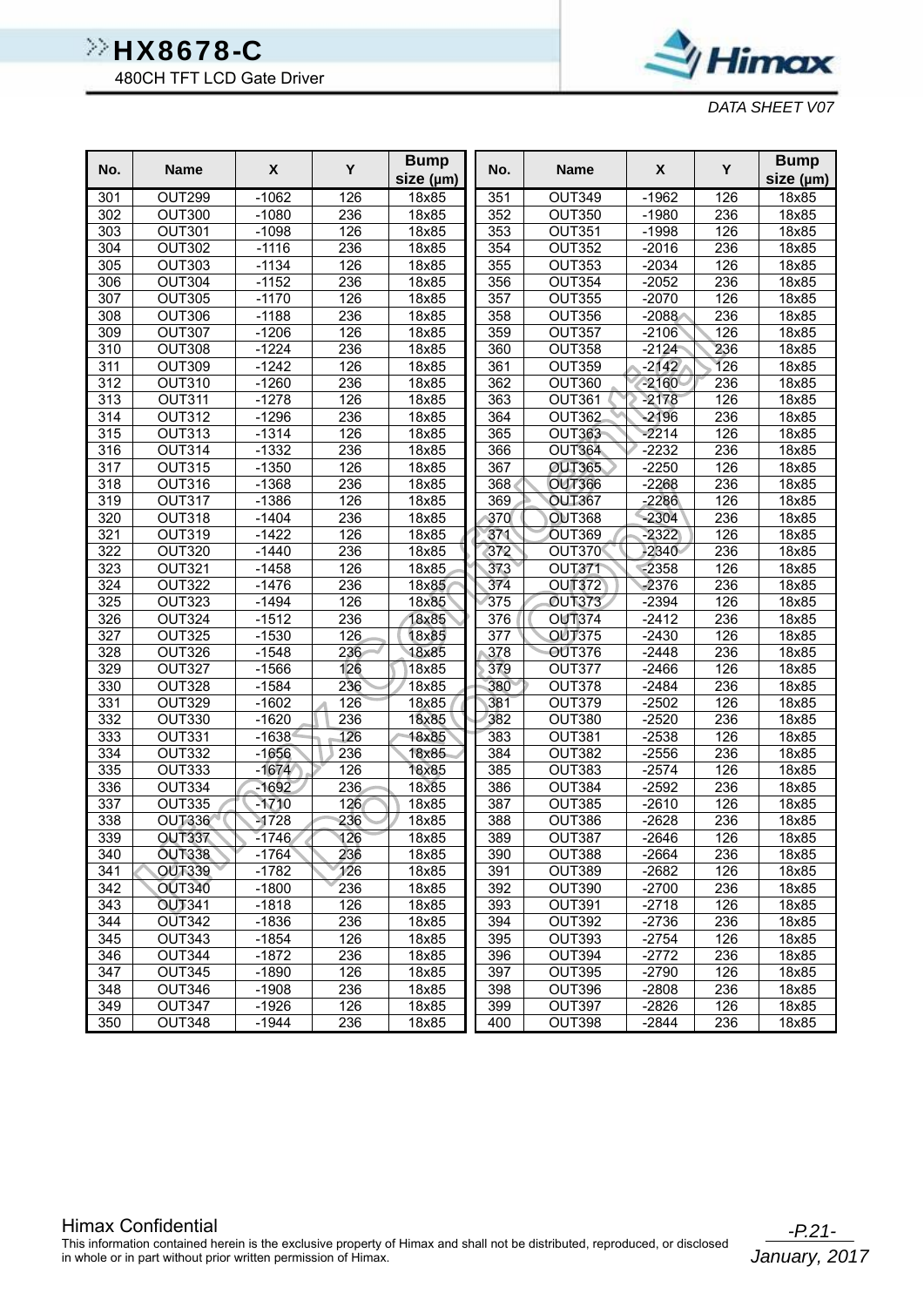480CH TFT LCD Gate Driver



*DATA SHEET V07*

| No.        | <b>Name</b>      | X                  | Y          | <b>Bump</b><br>size (µm) | No. | <b>Name</b>                           | $\pmb{\chi}$ | Y       | <b>Bump</b><br>size (µm) |
|------------|------------------|--------------------|------------|--------------------------|-----|---------------------------------------|--------------|---------|--------------------------|
| 401        | OUT399           | $-2862$            | 126        | 18x85                    | 451 | <b>OUT449</b>                         | $-3762$      | 126     | 18x85                    |
| 402        | <b>OUT400</b>    | $-2880$            | 236        | 18x85                    | 452 | <b>OUT450</b>                         | $-3780$      | 236     | 18x85                    |
| 403        | <b>OUT401</b>    | $-2898$            | 126        | 18x85                    | 453 | <b>OUT451</b>                         | $-3798$      | 126     | 18x85                    |
| 404        | <b>OUT402</b>    | $-2916$            | 236        | 18x85                    | 454 | <b>OUT452</b>                         | $-3816$      | 236     | 18x85                    |
| 405        | <b>OUT403</b>    | $-2934$            | 126        | 18x85                    | 455 | <b>OUT453</b>                         | $-3834$      | 126     | 18x85                    |
| 406        | <b>OUT404</b>    | $-2952$            | 236        | 18x85                    | 456 | <b>OUT454</b>                         | $-3852$      | 236     | 18x85                    |
| 407        | <b>OUT405</b>    | $-2970$            | 126        | 18x85                    | 457 | <b>OUT455</b>                         | $-3870$      | 126     | 18x85                    |
| 408        | <b>OUT406</b>    | $-2988$            | 236        | 18x85                    | 458 | <b>OUT456</b>                         | $-3888$      | 236     | 18x85                    |
| 409        | <b>OUT407</b>    | $-3006$            | 126        | 18x85                    | 459 | <b>OUT457</b>                         | $-3906$      | 126     | 18x85                    |
| 410        | <b>OUT408</b>    | $-3024$            | 236        | 18x85                    | 460 | <b>OUT458</b>                         | $-3924$      | 236     | 18x85                    |
| 411        | <b>OUT409</b>    | $-3042$            | 126        | 18x85                    | 461 | <b>OUT459</b>                         | $-3942$      | 126     | 18x85                    |
| 412        | <b>OUT410</b>    | $-3060$            | 236        | 18x85                    | 462 | <b>OUT460</b>                         | $-3960$      | 236     | 18x85                    |
| 413        | <b>OUT411</b>    | $-3078$            | 126        | 18x85                    | 463 | <b>OUT461</b>                         | $-3978$      | 126     | 18x85                    |
| 414        | <b>OUT412</b>    | $-3096$            | 236        | 18x85                    | 464 | OUT462                                | -3996        | 236     | 18x85                    |
| 415        | <b>OUT413</b>    | $-3114$            | 126        | 18x85                    | 465 | <b>OUT463</b>                         | $-4014$      | 126     | 18x85                    |
| 416        | <b>OUT414</b>    | $-3132$            | 236        | 18x85                    | 466 | <b>OUT464</b>                         | $-4032$      | 236     | 18x85                    |
| 417        | <b>OUT415</b>    | $-3150$            | 126        | 18x85                    | 467 | <b>OUT465</b>                         | $-4050$      | 126     | 18x85                    |
| 418        | <b>OUT416</b>    | $-3168$            | 236        | 18x85                    | 468 | <b>OUT466</b>                         | $-4068$      | 236     | 18x85                    |
| 419        | <b>OUT417</b>    | $-3186$            | 126        | 18x85                    | 469 | <b>OUT467</b>                         | $-4086$      | 126     | 18x85                    |
| 420        | <b>OUT418</b>    | $-3204$            | 236        | 18x85                    | 470 | <b>OUT468</b>                         | $-4104$      | 236     | 18x85                    |
| 421        | <b>OUT419</b>    | $-3222$            | 126        | 18x85                    | 471 | OUT469                                | $-4122$      | 126     | 18x85                    |
| 422        | <b>OUT420</b>    | $-3240$            | 236        | 18x85                    | 472 | OUT470                                | $-4140$      | 236     | 18x85                    |
| 423        | <b>OUT421</b>    | $-3258$            | 126        | 18x85                    | 473 | OUT471                                | $-4158$      | 126     | 18x85                    |
| 424        | <b>OUT422</b>    | $-3276$            | 236        | 18x85                    | 474 | <b>OUT472</b>                         | -4176        | 236     | 18x85                    |
| 425        | <b>OUT423</b>    | $-3294$            | 126        | 18x85                    | 475 | <b>OUT473</b>                         | $-4194$      | 126     | 18x85                    |
| 426        | <b>OUT424</b>    | $-3312$            | 236        | 18x85                    | 476 | <b>OUT474</b>                         | $-4212$      | 236     | 18x85                    |
| 427        | <b>OUT425</b>    | $-3330$            | 126        | 18x85                    | 477 | <b>OUT475</b>                         | $-4230$      | 126     | 18x85                    |
| 428        | OUT426           | $-3348$            | 236        | 18x85                    | 478 | <b>OUT476</b>                         | $-4248$      | 236     | 18x85                    |
| 429        | <b>OUT427</b>    | $-3366$            | 126        | 18x85                    | 479 | OUT477                                | $-4266$      | 126     | 18x85                    |
| 430        | OUT428           | $-3384$            | 236        | 18x85                    | 480 | OUT478                                | $-4284$      | 236     | 18x85                    |
| 431        | <b>OUT429</b>    | $-3402$            | 126        | 18x85                    | 481 | <b>OUT479</b>                         | $-4302$      | 126     | 18x85                    |
| 432        | <b>OUT430</b>    | $-3420$            | 236        | 18x85                    | 482 | <b>OUT480</b>                         | $-4320$      | 236     | 18x85                    |
| 433        | <b>OUT431</b>    | $-3438$            | 126        | 18x85                    | 483 | <b>OUT481</b>                         | $-4338$      | 126     | 18x85                    |
| 434        | <b>OUT432</b>    | $-3456$            | 236        | 18x85                    | 484 | DUMMY72                               | $-4356$      | 236     | 18x85                    |
| 435        | <b>OUT433</b>    | $-3474$            | 126        | 18x85                    | 485 | DUMMY73                               | $-4808$      | 262     | 70x32                    |
| 436        | <b>OUT434</b>    | $-3492$            | 236        | 18x85                    | 486 | /XAO                                  | $-4898$      | 262     | 70x32                    |
| 437        | <b>OUT435</b>    | $-3510$            | 126        | 18x85                    | 487 | /XAO                                  | -4988        | 262     | 70x32                    |
| 438        | <b>OUT436</b>    | $-3528$            | 236        | 18x85                    | 488 | <b>OE</b>                             | $-5078$      | 262     | 70x32                    |
| 439        | <b>OUT437</b>    | $-3546$            | 126        | 18x85                    | 489 | <b>OE</b>                             | $-5168$      | 262     | 70x32                    |
| 440        | <b>OUT438</b>    | $-3564$            | 236        | 18x85                    | 490 | <b>OE</b>                             | $-5258$      | 262     | 70x32                    |
| 441        | <b>OUT439</b>    | $-3582$            | 126        | 18x85                    | 491 | <b>OE</b>                             | -5348        | 262     | 70x32                    |
| 442        | <b>OUT440</b>    | $-3600$            | 236        | 18x85                    | 492 | L/R                                   | $-5258$      | 208     | 70x32                    |
| 443        | <b>OUT441</b>    | $-3618$            | 126        | 18x85                    | 493 | L/R                                   | $-5348$      | 208     | 70x32                    |
| 444        | OUT442           | $-3636$            | 236        | 18x85                    | 494 | <b>CPV</b>                            | $-5258$      | 156     | 70x32                    |
| 445        | <b>OUT443</b>    | $-3654$            | 126        | 18x85                    | 495 | <b>CPV</b>                            | -5348        | 156     | 70x32                    |
| 446        | OUT444           | $-3672$            | 236        | 18x85                    | 496 | <b>PATH</b>                           | $-5258$      | 104     | 70x32                    |
| 447        | <b>OUT445</b>    | $-3690$            | 126        | 18x85                    | 497 | <b>PATH</b>                           | $-5348$      | 104     | 70x32                    |
| 448        | OUT446           | $-3708$<br>$-3726$ | 236        | 18x85                    | 498 | $\overline{\text{ST}}$ V <sub>2</sub> | $-5258$      | 52      | 70x32                    |
| 449<br>450 | OUT447<br>OUT448 | $-3744$            | 126<br>236 | 18x85<br>18x85           | 499 | STV <sub>2</sub><br><b>VGH</b>        | -5348        | 52<br>0 | 70x32                    |
|            |                  |                    |            |                          | 500 |                                       | $-5258$      |         | 70x32                    |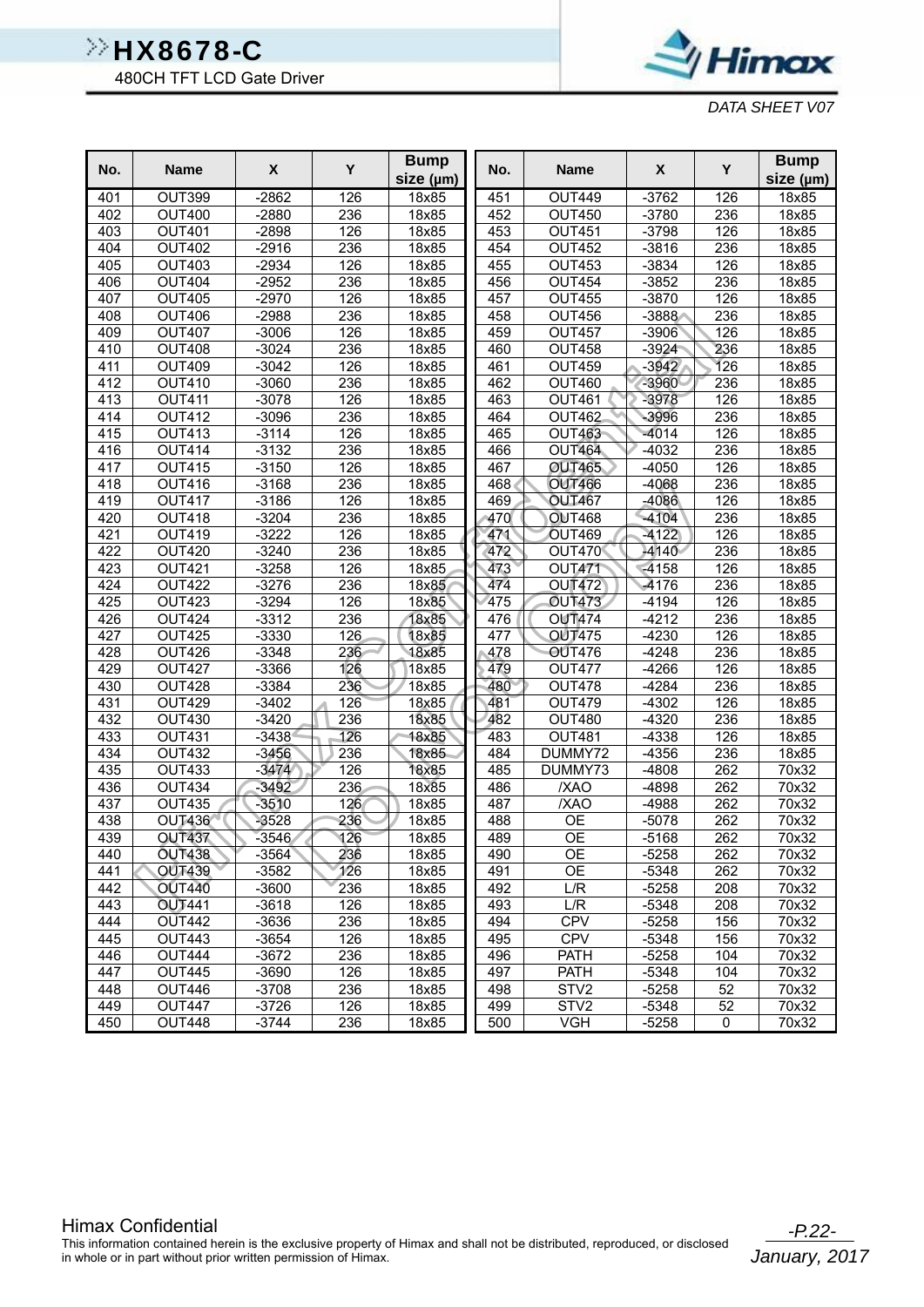480CH TFT LCD Gate Driver



*DATA SHEET V07*

| No. | <b>Name</b>             | $\pmb{\mathsf{X}}$ | Y         | <b>Bump</b><br>size (µm) | No. | <b>Name</b> | $\pmb{\chi}$     | Y      | <b>Bump</b><br>size (µm) |
|-----|-------------------------|--------------------|-----------|--------------------------|-----|-------------|------------------|--------|--------------------------|
| 501 | VGH                     | $-5348$            | $\pmb{0}$ | 70x32                    | 551 | DUMMY14     | $-2100$          | $-243$ | 80x70                    |
| 502 | <b>VGH</b>              | $-5258$            | $-52$     | 70x32                    | 552 | DUMMY15     | $-2000$          | $-243$ | 80x70                    |
| 503 | <b>VGH</b>              | $-5348$            | $-52$     | 70x32                    | 553 | DUMMY16     | $-1900$          | $-243$ | 80x70                    |
| 504 | VDD                     | $-5258$            | $-104$    | 70x32                    | 554 | DUMMY17     | $-1800$          | $-243$ | 80x70                    |
| 505 | VDD                     | $-5348$            | $-104$    | 70x32                    | 555 | DUMMY18     | $-1700$          | $-243$ | 80x70                    |
| 506 | VDD                     | $-5258$            | $-156$    | 70x32                    | 556 | DUMMY19     | $-1600$          | $-243$ | 80x70                    |
| 507 | VDD                     | $-5348$            | $-156$    | 70x32                    | 557 | DUMMY20     | $-1500$          | $-243$ | 80x70                    |
| 508 | MODE1                   | $-5258$            | $-208$    | 70x32                    | 558 | DUMMY21     | $-1400$          | $-243$ | 80x70                    |
| 509 | MODE1                   | $-5348$            | $-208$    | 70x32                    | 559 | DUMMY22     | $-1300$          | $-243$ | 80x70                    |
| 510 | MODE1                   | $-5258$            | $-262$    | 70x32                    | 560 | DUMMY23     | $-1200$          | $-243$ | 80x70                    |
| 511 | MODE1                   | $-5348$            | $-262$    | 70x32                    | 561 | DUMMY24     | $-1100$          | $-243$ | 80x70                    |
| 512 | MODE2                   | $-5168$            | $-262$    | 70x32                    | 562 | DUMMY25     | $-1000$          | $-243$ | 80x70                    |
| 513 | MODE2                   | $-5168$            | $-208$    | 70x32                    | 563 | DUMMY26     | $-900$           | $-243$ | 80x70                    |
| 514 | MODE3                   | $-5078$            | $-262$    | 70x32                    | 564 | DUMMY27     | $-800$           | $-243$ | 80x70                    |
| 515 | MODE3                   | $-5078$            | $-208$    | 70x32                    | 565 | DUMMY28     | $-700$           | $-243$ | 80x70                    |
| 516 | <b>EVEN</b>             | $-4988$            | $-262$    | 70x32                    | 566 | DUMMY29     | $-600$           | $-243$ | 80x70                    |
| 517 | <b>EVEN</b>             | $-4988$            | $-208$    | 70x32                    | 567 | DUMMY30     | $-500$           | $-243$ | 80x70                    |
| 518 | <b>SGOFF</b>            | $-4898$            | $-262$    | 70x32                    | 568 | DUMMY31     | $-400$           | $-243$ | 80x70                    |
| 519 | <b>SGOFF</b>            | $-4898$            | $-208$    | 70x32                    | 569 | DUMMY32     | $-300$           | $-243$ | 80x70                    |
| 520 | <b>VGN</b>              | $-4808$            | $-262$    | 70x32                    | 570 | DUMMY33     | $-200$           | $-243$ | 80x70                    |
| 521 | VGN                     | $-4808$            | $-208$    | 70x32                    | 571 | DUMMY34     | $-100$           | $-243$ | 80x70                    |
| 522 | VGL                     | $-4326$            | $-243$    | 32x70                    | 572 | DUMMY35     | $\overline{0}$   | $-243$ | 80x70                    |
| 523 | VGL                     | $-4274$            | $-243$    | 32x70                    | 573 | DUMMY36     | 100              | $-243$ | 80x70                    |
| 524 | <b>VGL</b>              | $-4222$            | $-243$    | 32x70                    | 574 | DUMMY37     | 200              | $-243$ | 80x70                    |
| 525 | <b>VGL</b>              | $-4170$            | $-243$    | 32x70                    | 575 | DUMMY38     | 300              | $-243$ | 80x70                    |
| 526 | <b>VGH</b>              | $-4098$            | $-243$    | 32x70                    | 576 | DUMMY39     | 400              | $-243$ | 80x70                    |
| 527 | VGH                     | $-4046$            | $-243$    | 32x70                    | 577 | DUMMY40     | 500              | $-243$ | 80x70                    |
| 528 | <b>VGH</b>              | $-3994$            | $-243$    | 32x70                    | 578 | DUMMY41     | 600              | $-243$ | 80x70                    |
| 529 | <b>VGH</b>              | $-3942$            | $-243$    | 32x70                    | 579 | DUMMY42     | 700              | $-243$ | 80x70                    |
| 530 | VDD                     | $-3870$            | $-243$    | 32x70                    | 580 | DUMMY43     | 800              | $-243$ | 80x70                    |
| 531 | VDD                     | $-3818$            | $-243$    | 32x70                    | 581 | DUMMY44     | 900              | $-243$ | 80x70                    |
| 532 | VDD                     | $-3766$            | $-243$    | 32x70                    | 582 | DUMMY45     | 1000             | $-243$ | 80x70                    |
| 533 | VDD                     | $-3714$            | $-243$    | 32x70                    | 583 | DUMMY46     | 1100             | $-243$ | 80x70                    |
| 534 | <b>VSS</b>              | $-3642$            | $-243$    | 32x70                    | 584 | DUMMY47     | $\frac{1}{1200}$ | $-243$ | 80x70                    |
| 535 | <b>VSS</b>              | $-3590$            | $-243$    | 32x70                    | 585 | DUMMY48     | 1300             | $-243$ | 80x70                    |
| 536 | <b>VSS</b>              | $-3538$            | $-243$    | 32x70                    | 586 | DUMMY49     | 1400             | $-243$ | 80x70                    |
| 537 | $\overline{\text{VSS}}$ | $-3486$            | $-243$    | 32x70                    | 587 | DUMMY50     | 1500             | $-243$ | 80x70                    |
| 538 | DUMMY1                  | $-3400$            | $-243$    | 80x70                    | 588 | DUMMY51     | 1600             | $-243$ | 80x70                    |
| 539 | DUMMY2                  | $-3300$            | $-243$    | 80x70                    | 589 | DUMMY52     | 1700             | $-243$ | 80x70                    |
| 540 | DUMMY3                  | $-3200$            | -243      | 80x70                    | 590 | DUMMY53     | 1800             | $-243$ | 80x70                    |
| 541 | DUMMY4                  | $-3100$            | $-243$    | 80x70                    | 591 | DUMMY54     | 1900             | $-243$ | 80x70                    |
| 542 | DUMMY5                  | $-3000$            | $-243$    | 80x70                    | 592 | DUMMY55     | 2000             | $-243$ | 80x70                    |
| 543 | DUMMY6                  | $-2900$            | $-243$    | 80x70                    | 593 | DUMMY56     | 2100             | $-243$ | 80x70                    |
| 544 | DUMMY7                  | $-2800$            | $-243$    | 80x70                    | 594 | DUMMY57     | 2200             | $-243$ | 80x70                    |
| 545 | DUMMY8                  | $-2700$            | $-243$    | 80x70                    | 595 | DUMMY58     | 2300             | $-243$ | 80x70                    |
| 546 | DUMMY9                  | $-2600$            | $-243$    | 80x70                    | 596 | DUMMY59     | 2400             | $-243$ | 80x70                    |
| 547 | DUMMY10                 | $-2500$            | $-243$    | 80x70                    | 597 | DUMMY60     | 2500             | $-243$ | 80x70                    |
| 548 | DUMMY11                 | $-2400$            | $-243$    | 80x70                    | 598 | DUMMY61     | 2600             | $-243$ | 80x70                    |
| 549 | DUMMY12                 | $-2300$            | $-243$    | 80x70                    | 599 | DUMMY62     | 2700             | $-243$ | 80x70                    |
| 550 | DUMMY13                 | $-2200$            | $-243$    | 80x70                    | 600 | DUMMY63     | 2800             | $-243$ | 80x70                    |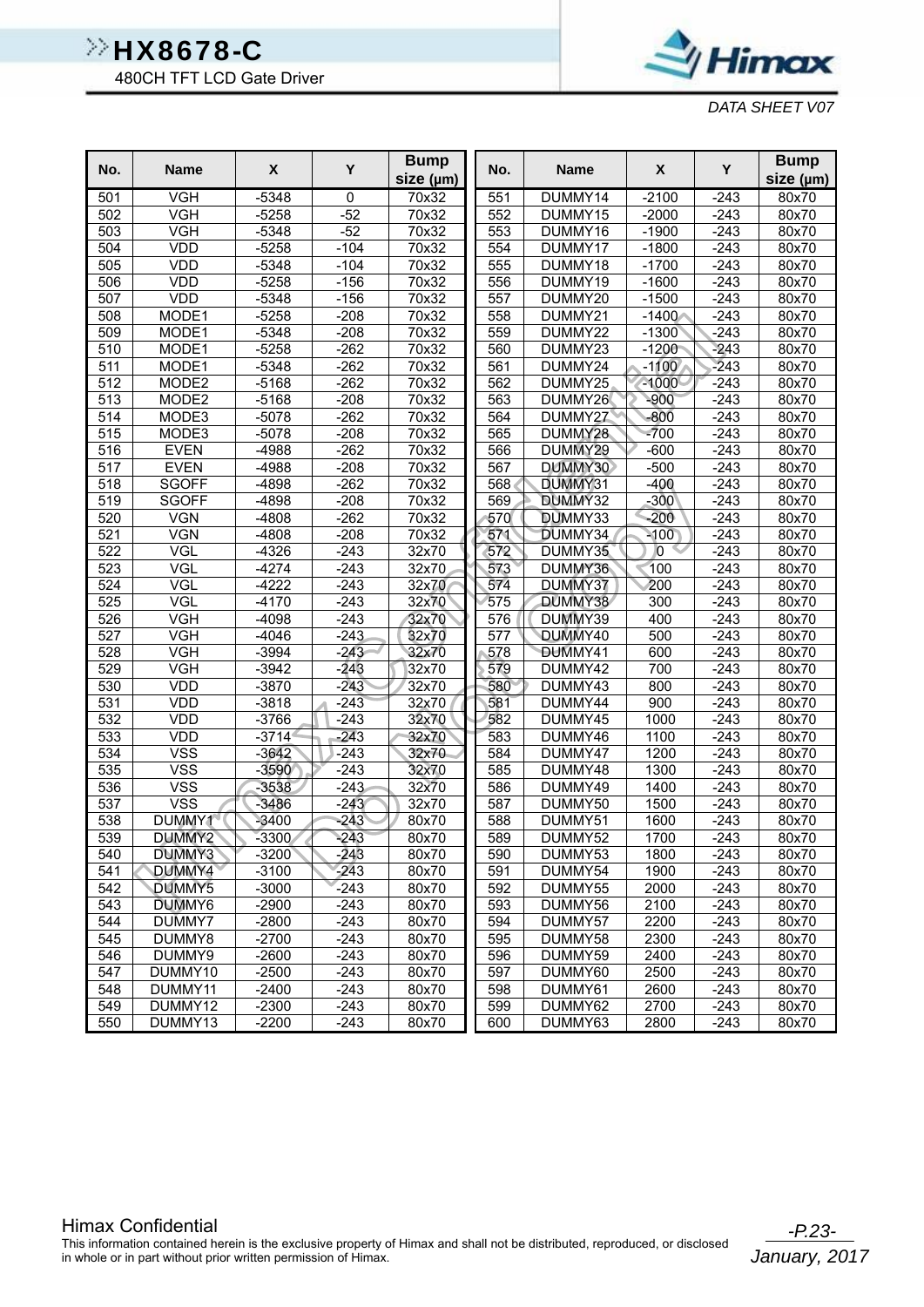480CH TFT LCD Gate Driver



*DATA SHEET V07*

| No. | <b>Name</b>  | X    | Y      | <b>Bump</b><br>size (µm) | No. | <b>Name</b>       | X    | Y              | <b>Bump</b><br>size (µm) |
|-----|--------------|------|--------|--------------------------|-----|-------------------|------|----------------|--------------------------|
| 601 | DUMMY64      | 2900 | $-243$ | 80x70                    | 631 | MODE <sub>2</sub> | 5168 | $-262$         | 70x32                    |
| 602 | DUMMY65      | 3000 | $-243$ | 80x70                    | 632 | MODE <sub>2</sub> | 5168 | $-208$         | 70x32                    |
| 603 | DUMMY66      | 3100 | -243   | 80x70                    | 633 | MODE1             | 5258 | $-262$         | 70x32                    |
| 604 | DUMMY67      | 3200 | $-243$ | 80x70                    | 634 | MODE1             | 5348 | $-262$         | 70x32                    |
| 605 | DUMMY68      | 3300 | $-243$ | 80x70                    | 635 | MODE1             | 5258 | -208           | 70x32                    |
| 606 | DUMMY69      | 3400 | $-243$ | 80x70                    | 636 | MODE1             | 5348 | $-208$         | 70x32                    |
| 607 | <b>VSS</b>   | 3486 | -243   | 32x70                    | 637 | <b>VDD</b>        | 5258 | $-156$         | 70x32                    |
| 608 | <b>VSS</b>   | 3538 | $-243$ | 32x70                    | 638 | <b>VDD</b>        | 5348 | $-156$         | 70x32                    |
| 609 | <b>VSS</b>   | 3590 | $-243$ | 32x70                    | 639 | <b>VDD</b>        | 5258 | $-104$         | 70x32                    |
| 610 | <b>VSS</b>   | 3642 | $-243$ | 32x70                    | 640 | <b>VDD</b>        | 5348 | $-104$         | 70x32                    |
| 611 | <b>VDD</b>   | 3714 | -243   | 32x70                    | 641 | <b>VGH</b>        | 5258 | $-52$          | 70x32                    |
| 612 | <b>VDD</b>   | 3766 | $-243$ | 32x70                    | 642 | <b>VGH</b>        | 5348 | $-52$          | 70x32                    |
| 613 | <b>VDD</b>   | 3818 | $-243$ | 32x70                    | 643 | <b>VGH</b>        | 5258 | $\mathbf 0$    | 70x32                    |
| 614 | <b>VDD</b>   | 3870 | $-243$ | 32x70                    | 644 | <b>VGH</b>        | 5348 | $\overline{0}$ | 70x32                    |
| 615 | <b>VGH</b>   | 3942 | $-243$ | 32x70                    | 645 | STV <sub>1</sub>  | 5258 | 52             | 70x32                    |
| 616 | <b>VGH</b>   | 3994 | $-243$ | 32x70                    | 646 | ST <sub>V1</sub>  | 5348 | 52             | 70x32                    |
| 617 | <b>VGH</b>   | 4046 | $-243$ | 32x70                    | 647 | <b>PATH</b>       | 5258 | 104            | 70x32                    |
| 618 | <b>VGH</b>   | 4098 | $-243$ | 32x70                    | 648 | <b>PATH</b>       | 5348 | 104            | 70x32                    |
| 619 | VGL          | 4170 | $-243$ | 32x70                    | 649 | CPV               | 5258 | 156            | 70x32                    |
| 620 | VGL          | 4222 | $-243$ | 32x70                    | 650 | <b>CPV</b>        | 5348 | 156            | 70x32                    |
| 621 | VGL          | 4274 | $-243$ | 32x70                    | 651 | L/R               | 5258 | 208            | 70x32                    |
| 622 | VGL          | 4326 | $-243$ | 32x70                    | 652 | L/R               | 5348 | 208            | 70x32                    |
| 623 | <b>VGN</b>   | 4808 | -262   | 70x32                    | 653 | OE                | 5258 | 262            | 70x32                    |
| 624 | VGN          | 4808 | $-208$ | 70x32                    | 654 | OΕ                | 5348 | 262            | 70x32                    |
| 625 | <b>SGOFF</b> | 4898 | $-262$ | 70x32                    | 655 | QE                | 5168 | 262            | 70x32                    |
| 626 | <b>SGOFF</b> | 4898 | $-208$ | 70x32                    | 656 | OE                | 5078 | 262            | 70x32                    |
| 627 | <b>EVEN</b>  | 4988 | $-262$ | 70x32                    | 657 | <b>XAO</b>        | 4988 | 262            | 70x32                    |
| 628 | <b>EVEN</b>  | 4988 | $-208$ | 70x32                    | 658 | /XAO              | 4898 | 262            | 70x32                    |
| 629 | MODE3        | 5078 | $-262$ | 70x32                    | 659 | DUMMY70           | 4808 | 262            | 70x32                    |
| 630 | MODE3        | 5078 | $-208$ | 70x32                    |     |                   |      |                |                          |

### **9.5 Alignment mark center coordinates**

| <b>Name</b> |      |        |
|-------------|------|--------|
| <b>AMK</b>  | 4871 | $-170$ |
| R AMK       |      |        |
|             |      |        |

 $\mathsf{S}^{\mathsf{V}}$